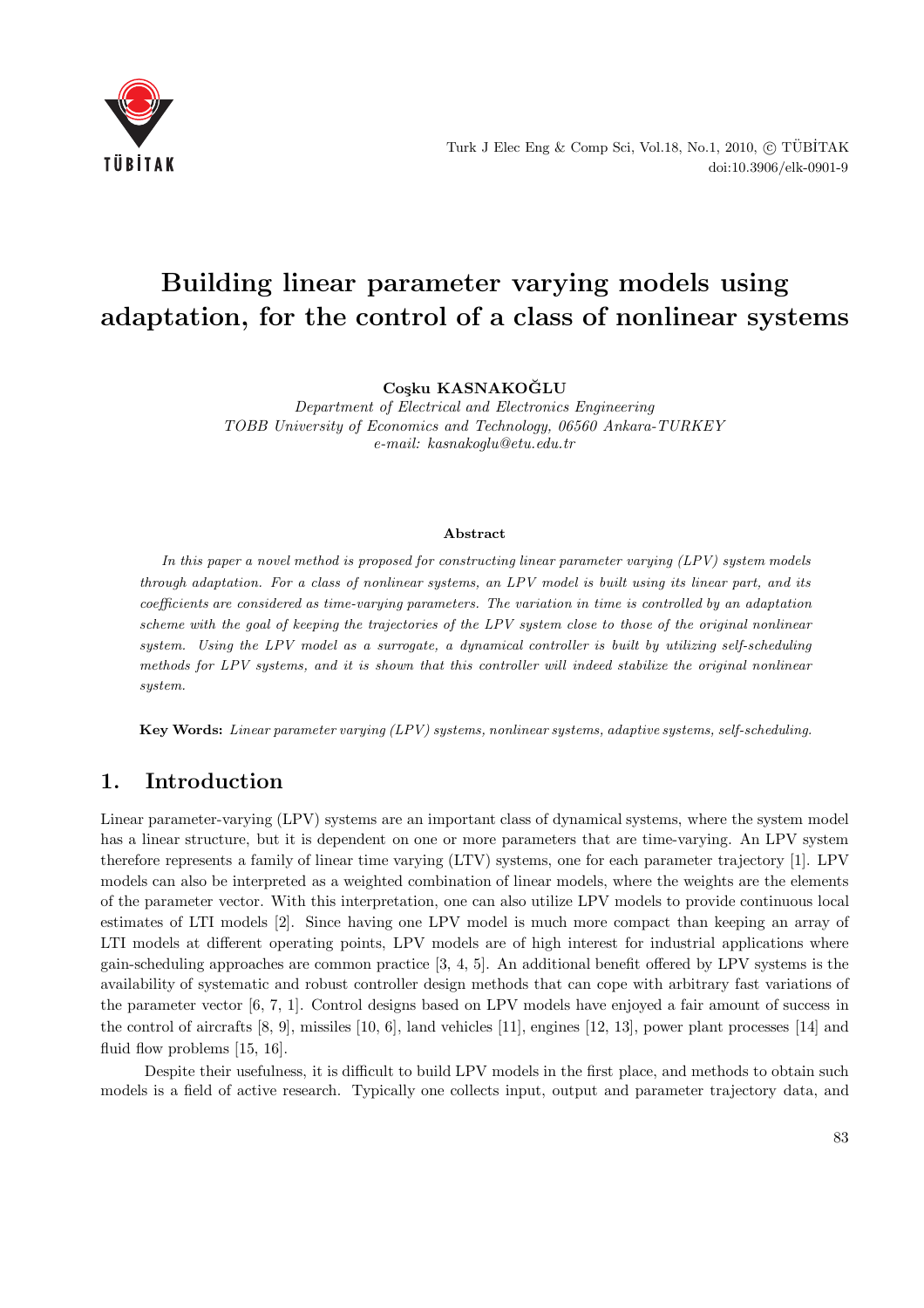utilizes LPV system identification methods, among which one can list linear fractional transformations [17], subspace identification methods [18, 19], least mean square and recursive least-squares algorithms [20] and prediction error methods [9].

In this work we develop a novel and alternative method for building LPV system models, where the main idea is to start with a nonlinear dynamical model describing the system, and approximate this system with an LPV model whose parameter trajectories are generated by an adaptation scheme. For many real-life processes, considerable effort has already been devoted to their mathematical modeling, as a result of which there exist accurate nonlinear models readily available for these processes. While these models can describe the dynamics with considerable accuracy, their high complexity makes controller design extremely difficult. Obtaining an LPV model to approximate these models enables the use of the systematic controller design tools developed for LPV systems [6, 7, 1]. In this paper an LPV system is built from the linear portion of the original nonlinear system dynamics and its coefficients are regarded as parameters. An adaptation scheme is constructed to modify the parameters in time so that the response of the LPV system matches that of the original nonlinear system. A controller is designed using self-scheduled robust design approaches available for LPV systems and using results from adaptive and nonlinear control theories [21, 22, 23, 24, 25, 26], it is shown that this controller will indeed stabilize the original nonlinear dynamics.

#### **2. Motivation**

Prior to proceeding with the details, a few comments on the motivations behind the approach in the paper are in order. This section aims solely at explaining the ideas in an informal manner and thus the discussion is kept brief and non-rigorous. The formal definitions and technical details will be provided starting from the next section (Section 3).

The first point to note is that an LPV system is actually quite different from an LTI system, in the sense that it allows the system matrices to vary with time. This enables the LPV system to produce a different linear system at each time instant, which means that it has the capability to produce an infinite number of systems. The task for each of these linear systems is to approximate the nonlinear system for an infinitesimal time interval.

As a simple example we may consider a one-dimensional autonomous nonlinear system  $\Sigma_N$  represented by the dynamics  $\Sigma_N : \dot{x} = f(x)$ . Suppose that at time  $t_1$  the value of the system state is  $x_1 = x(t_1)$ . About the operating point  $x_1$  this system can be approximated by a linear system  $\Sigma_{L1}$  :  $\dot{x} = m_1x$  for some  $m_1 \in \mathbb{R}$ . Similarly let the system state at  $t_2$  be  $x_2 = x(t_2)$  and the state at  $t_3$  be  $x_3 = x(t_3)$ . The system about  $x_2$  and *x*<sub>3</sub> can be approximated by systems  $\Sigma_{L2}$  :  $\dot{x} = m_2x$  and  $\Sigma_{L3}$  :  $\dot{x} = m_3x$  for some  $m_2, m_3 \in \mathbb{R}$ . To generalize let the system state at time *t* be  $x(t)$ . Then the system about  $x(t)$  can be approximated by  $\overline{\Sigma}_L : \dot{x} = m(t)x$ which is an LPV system. The parameter  $m$  is to be modified at every time instant so as to keep the trajectories of  $\bar{\Sigma}_L$  close to  $\Sigma_N$  at all times. The procedure described is illustrated in Figure 1.

This example is undoubtedly very simplistic, and in practice systems will be much more complicated. It is therefore necessary to build a formal and systematic approach, which will be carried out in the rest of the paper.

#### **3. Problem description**

In this paper we consider nonlinear dynamical systems of the form

$$
\dot{x} = Lx + L_{\text{in}}u + \Phi_N(x, u) \tag{1}
$$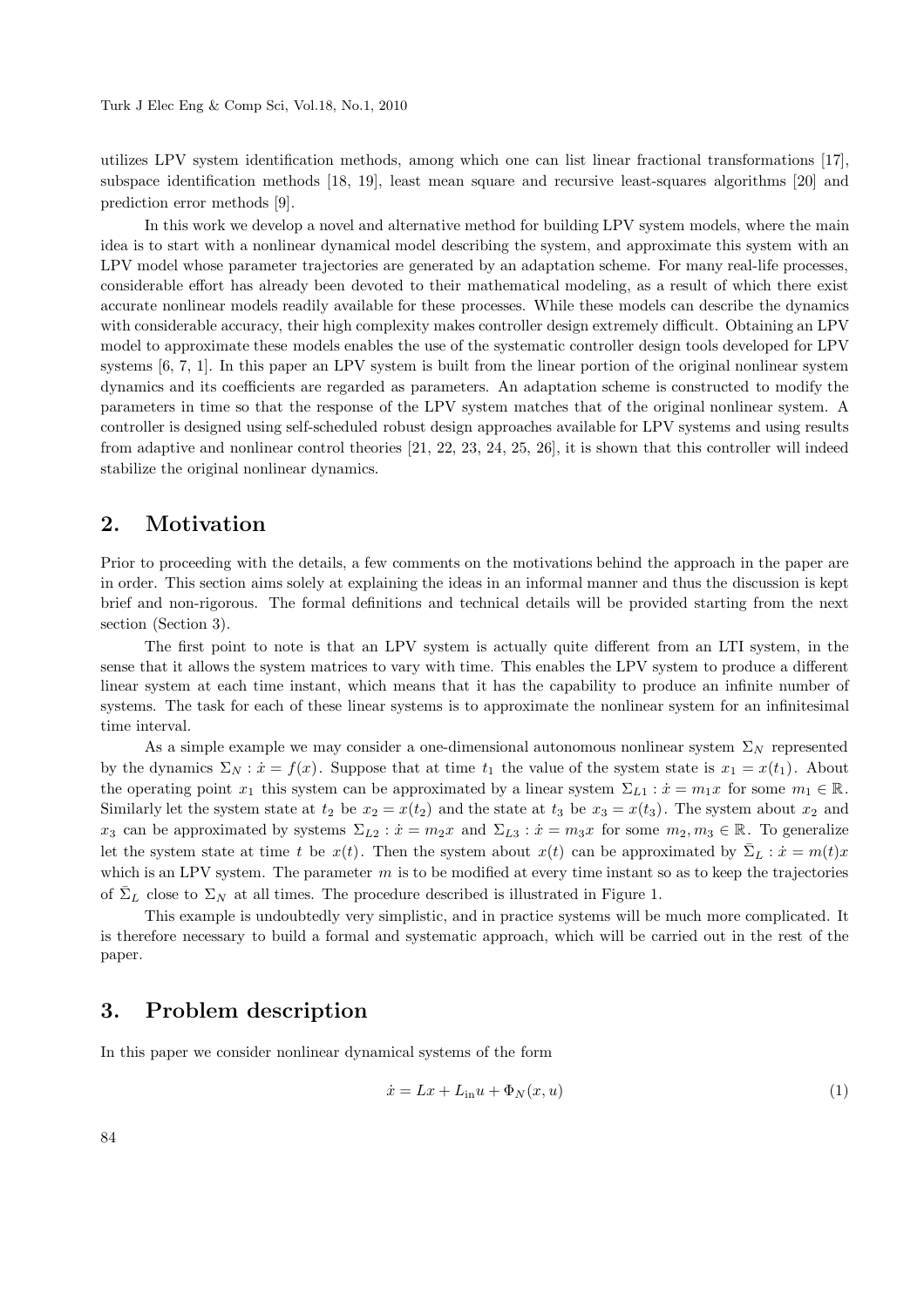KASNAKOĞLU: Building linear parameter varying models using adaptation, for...,



**Figure 1**. The motivation for approximating a nonlinear system with an LPV system.

where  $x \in \mathbb{R}^n$ ,  $u \in \mathbb{R}^m$ ,  $L \in \mathbb{R}^{n \times n}$ ,  $L_{\text{in}} \in \mathbb{R}^{n \times m}$ , and  $\Phi_N : \mathbb{R}^n \times \mathbb{R}^m \to \mathbb{R}^n$ . The function  $\Phi_N$  vanishes at  $(x, u) = (0, 0)$  together with its first derivatives, and satisfies a Lipschitz condition of the form

$$
\exists k_N \in \mathbb{R}_+ \text{ such that } \|\Phi_N(x, u)\| \le k_N \|\text{col}(x, u)\| \,\forall x, u \tag{2}
$$

where  $\|\cdot\|$  is the Euclidian norm and col stands for column vector, i.e.

$$
col(v_1, v_2, \ldots, v_n) = [v_1^T \ v_2^T \ \ldots \ v_n^T]^T.
$$

The first task is to design a linear parameter varying (LPV) system

$$
\dot{\hat{x}}(t) = \hat{L}(t)\hat{x}(t) + \hat{L}_{\text{in}}(t)u(t) + \hat{L}_{\text{err}}(t)(\hat{x}(t) - x(t))
$$
\n(3)

which closely represents the system in (1); that is, if  $e := \hat{x} - x$ , then *e* should remain bounded and small as  $t \to \infty$ . The second task is to design a controller for this system that achieves the stabilization of the system, as well as keeping the effect of the disturbance caused by the error *e* within reasonable limits. In addition, it is necessary to show that this controller will succeed in stabilizing the original system (1). The next section (Section 4) will be concerned with these two tasks.

### **4. LPV modelling and control design**

In this section an LPV system of the form (3) is built to approximate the nonlinear system (1). Let us first build the parameter vector  $\theta_L \in R^p$  as

$$
\theta_L := \text{col}\left(L(:,, L_{\text{in}}(:)\right) \tag{4}
$$

where  $L(.)$  denotes the column vector formed by stacking all elements of  $L$  on top of each other, i.e.

$$
L(:):= \text{col}(L_{11}, L_{21}, \ldots, L_{n1}, \ldots, L_{n1}, L_{n2}, \ldots, L_{nn}) \tag{5}
$$

The column vector  $L_{\text{in}}(.)$  is defined similarly, and p is the total number of coefficients in L and  $L_{\text{in}}$ . Let us also define  $\Phi_L \in \mathbb{R}^n \times \mathbb{R}^m$  to satisfy the expression

$$
\Phi_L(x, u)\theta_L = Lx + L_{\text{in}}u \tag{6}
$$

85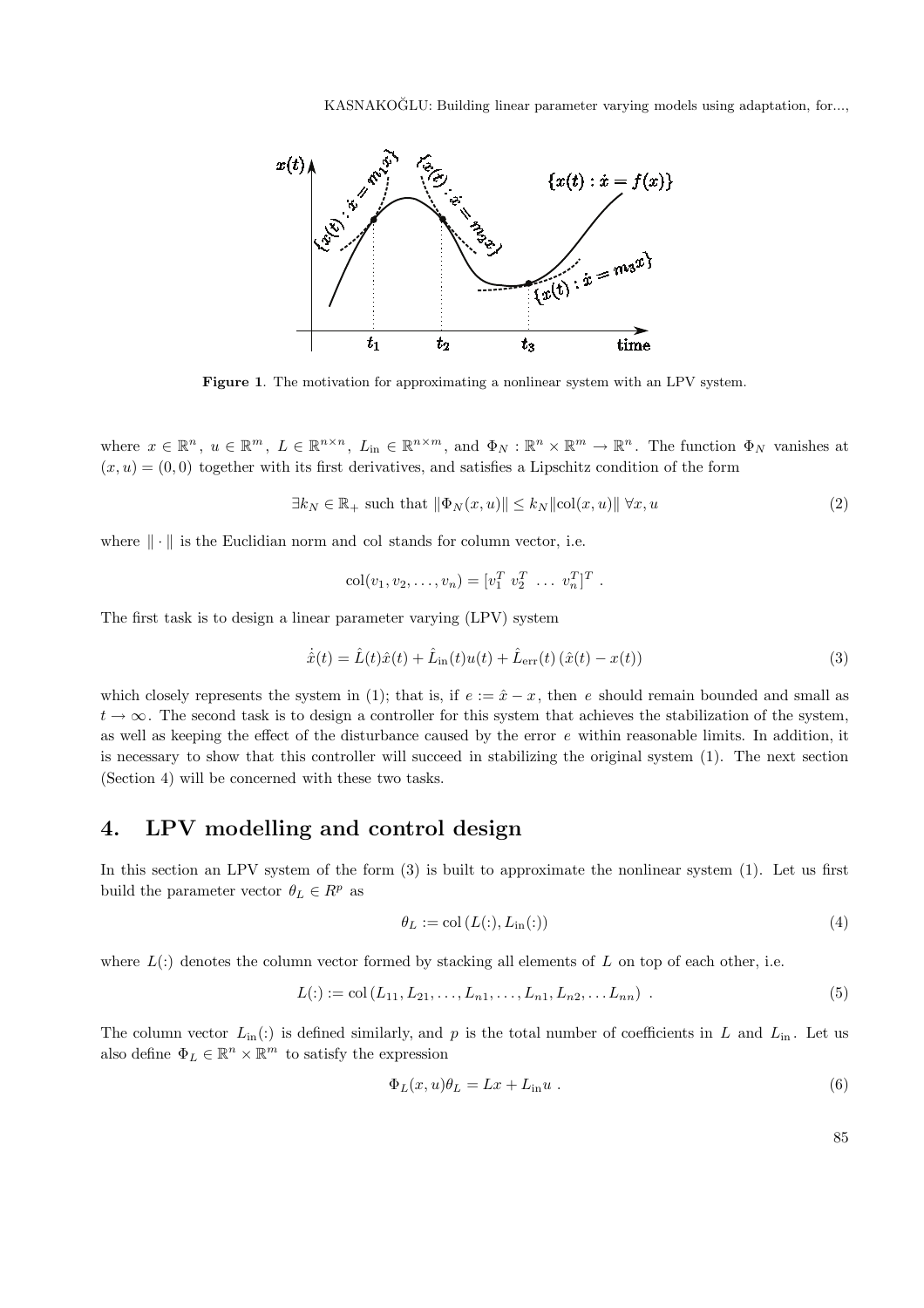In other words,  $\Phi(x, u)$  is a  $n \times p$  dimensional matrix with elements  $\{\Phi_L(x, u)_{ij} \mid i = 1, \ldots, n, j = 1, \ldots, p\}$ where  $\Phi_L(x, \gamma)_{ij}$  denotes the element at row *i* and column *j*. For instance, it is clear from (4) that the second parameter of  $\theta_L$  is the second parameter of L, which is seen to be  $L_{21}$  from (5). Also, the second element of the state vector  $x = col(x_1, x_2, x_3, \ldots, x_n)$  is  $x_2$ . Then from (6), it is clear that  $\Phi_L(x, u)_{22} = x_1$ . Other elements of  $\Phi_L(x, u)$  can be constructed similarly. For future reference we also note that

$$
\|\Phi_L(x, u)\theta_L\| \le \|L\| \|x\| + \|L_{\text{in}}\| \|u\| \le k_L \|\text{col}(x, u)\|
$$
\n(7)

where  $k_L := 2 \max{\{\Vert L \Vert, \Vert L_{in} \Vert\}}$ . With the definition of  $\Phi_L(x, u)$  as above, the LPV model sought can be written as

$$
\dot{\hat{x}} = \Phi_L(x, u)\hat{\theta}_L - ke = \hat{L}x + \hat{L}_{\text{in}}u - ke \tag{8}
$$

whose parameter vector  $\hat{\theta}_L$  will be modified by an adaptation mechanism so that the state trajectory of (8) matches that of the nonlinear system (1). It should be emphasized that it is not the goal to achieve  $\hat{\theta}_L \to \theta_L$ ; this is in fact undesirable, since it would imply that (8) approximates the behavior of (1) around only the origin  $x = 0$ . We would instead like  $\theta_L$  to be modified to force the state trajectory of (8) to that of (1). In other words, the goal is to minimize the error  $e = \hat{x} - x$ , which is governed by the following dynamics <sup>1</sup>

$$
\dot{e} = \dot{\hat{x}} - \dot{x} = \Phi_L(x, u)\hat{\theta}_L - ke - \Phi_L(x, u)\theta_L - \Phi_N(x, u) . \tag{9}
$$

The adaptation mechanism considered for this purpose is of the following form

$$
\dot{\hat{\theta}}_L = -k_t \Phi_L^T(x, u)e - k_t \Psi(e, \tilde{\theta}_L, x, u)
$$
\n(10)

where  $\tilde{\theta}_L := \hat{\theta}_L - \theta_c$ , the function  $\Psi$  is defined as

$$
\Psi(e, \tilde{\theta}_L, x, u) := \begin{cases} 0, & \|\text{col}(e, \tilde{\theta}_L)\| < k_x \|\text{col}(x, u)\|; \\ k_d \tilde{\theta}_L, & \|\text{col}(e, \tilde{\theta}_L)\| \ge k_x \|\text{col}(x, u)\| \end{cases} \tag{11}
$$

and  $k, k_t, k_d \in \mathbb{R}_+$ ,  $\theta_c \in \mathbb{R}^p$  are constants to be selected as part of the design process. We also note the following for future reference: If  $L_c$  and  $L_{c,in}$  are the matrices whose coefficients form  $\theta_c$ , i.e.  $\theta_c = \text{col}(L_c(:, L_{c,in}(:)),$ then it holds that

$$
\|\Phi_L(x, u)\theta_c\| \le \|L_c\|\|x\| + \|L_{c,\text{in}}\|\|u\| \le k_c \|\text{col}(x, u)\|
$$
\n(12)

where  $k_c := 2 \max\{||L_c||, ||L_{c,in}||\}$ . It can be shown that, by using the adaptation mechanism (10) with properly selected values for its constants, the error  $e = \hat{x} - x$  can be made to remain bounded and small. This means that the state trajectories of the system (8) will approach those of the nonlinear system (1). The proof of this statement is postponed until Theorem 2; however we note that if this is the case, then the following interpretation can be made: Let us rearrange (8) as

$$
\begin{aligned}\n\dot{\hat{x}} &= \hat{L}x + \hat{L}_{\text{in}}u - ke \\
&= \hat{L}(\hat{x} - e) + \hat{L}_{\text{in}}u - ke \\
&= \hat{L}\hat{x} + \hat{L}_{\text{in}}u + \hat{L}_{\text{err}}e\n\end{aligned} \tag{13}
$$

where  $\hat{L}_{err} = -(\hat{L} + kI)$ . One can then observe that (13) is of the same form as (3). Thus, if the signal *e* is bounded and small, one can regard system (8) as a linear parameter-varying system that approximates the original system, with the signal *e* entering as an external disturbance.

<sup>1</sup>The system (8) can also be thought of as an adaptive psuedo-observer; the prefix *psuedo* is due to the fact that a real observer reconstructs the states from outputs, which is not the case here.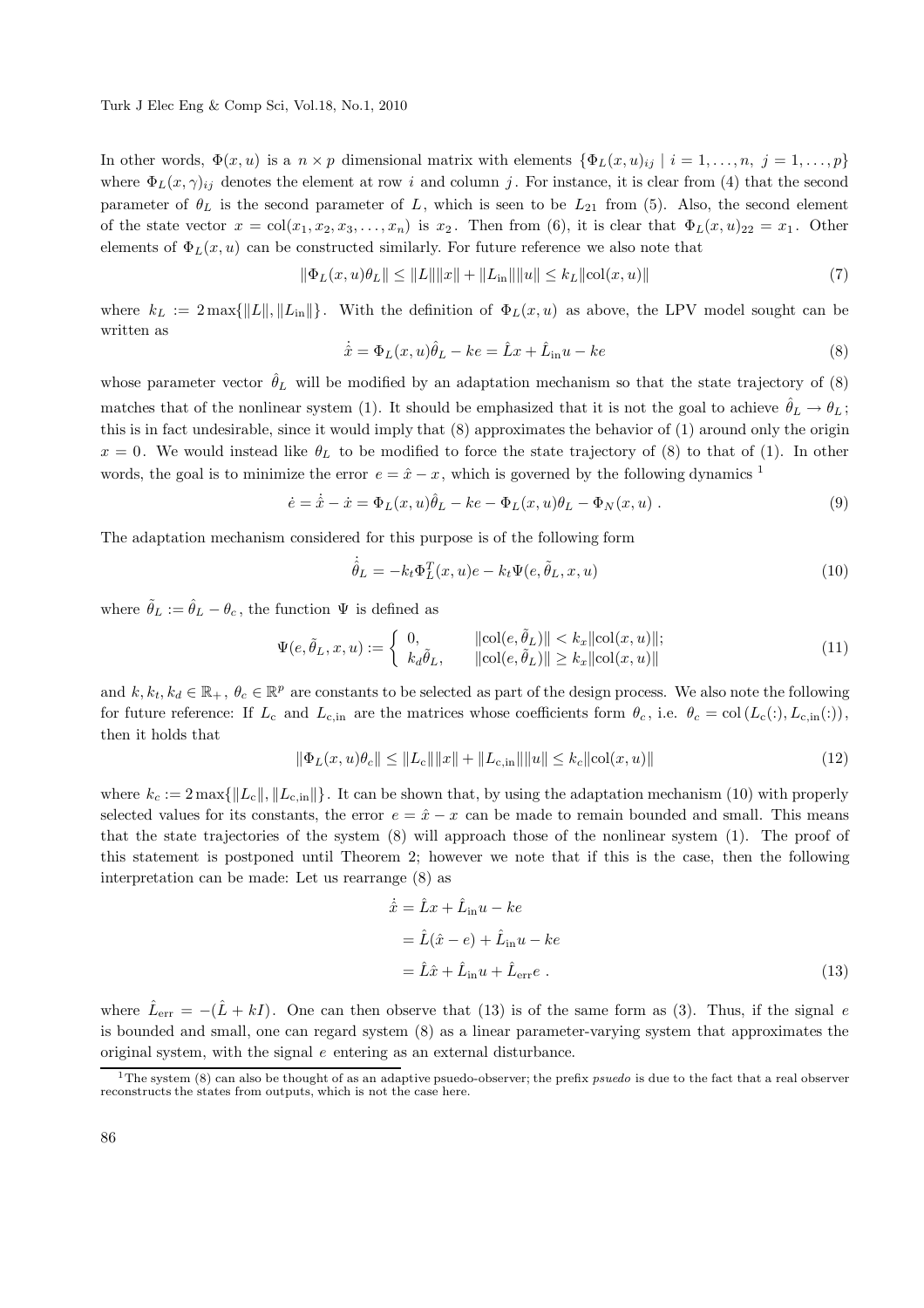**Remark 4.1** At this point it will be useful to emphasize that  $\theta_L$ , which encapsulates the parameters of the original system contained in *L* and *L*in , is fixed and not time varying. What is time varying are the parameters of the LPV model, denoted by  $\hat{\theta}_L$ . These are the parameters that are modified by adaptation scheme (10) for the purpose of matching the trajectories of the LPV model  $(8)$  with those of the nonlinear system  $(1)$ .

The next task is to design a controller for this model to stabilize the system and also limit the effect of the error term on the dynamics. We will design a controller that can achieve these goals based on a robust automatic scheduling method [6, 7, 1], a brief summary of which is provided below.

Consider the following affine linear parameter dependent plant

$$
\dot{x} = A(\theta)x + B_1(\theta)w + B_2u \tag{14}
$$

$$
z = C_1(\theta)x + D_{11}(\theta)w + D_{12}u \tag{15}
$$

$$
y = C_2 x + D_{21} w \tag{16}
$$

where  $x$  is the state,  $u$  is the control input,  $w$  is the disturbance input,  $y$  is the signal available for control, and *z* is the output to be controlled. The parameter vector  $\theta$  is available in in real-time and varies in a polytope  $\Theta$  of vertices  $\theta_1,\ldots,\theta_p$ ; i.e.  $\theta \in \Theta$  where  $\Theta := \text{Co}\{\theta_1,\ldots,\theta_p\} := \{\sum_{i=1}^p \alpha_i \theta_i : \alpha_i \geq 0, \sum_{i=1}^p \alpha_i = 1\}$  and Co stands for convex hull. We assume that  $(A(\theta), B_2)$  is quadratically stabilizable over  $\theta$  and  $(A(\theta), C_2)$  is quadratically detectable over *θ*. The goal is to design a dynamic controller whose input is *y* and generates *u* which stabilizes the system  $(14)-(16)$  while minimizing the gain from *w* to *z*. For this purpose a linear parameter dependent controller having the following structure is considered

$$
\dot{\zeta} = A_K(\theta)\zeta + B_K(\theta)y\tag{17}
$$

$$
u = C_K(\theta)\zeta + D_K(\theta)y\tag{18}
$$

using which the feedback structure shown in Figure 2 is built.



**Figure 2**. Feedback structure for linear parameter varying control design.

The dynamics for this structure can be expressed as

$$
\dot{x} = A_{cl}(\theta)x + B_{cl}(\theta)w\tag{19}
$$

$$
z = C_{cl}(\theta)x + D_{cl}(\theta)w
$$
\n(20)

where  $A_{cl}$ ,  $B_{cl}$ ,  $C_{cl}$  and  $D_{cl}$  are the state-space matrices of the closed-loop system. The task is to design the controller matrices  $A_K(\theta)$ ,  $B_K(\theta)$ ,  $C_K(\theta)$  and  $D_K(\theta)$  so as to stabilize the closed loop system (19)-(20) while at the same time achieving  $||z||_2 < \gamma ||w||_2$  for some  $\gamma \in \mathbb{R}_+$  for all permissable parameter trajectories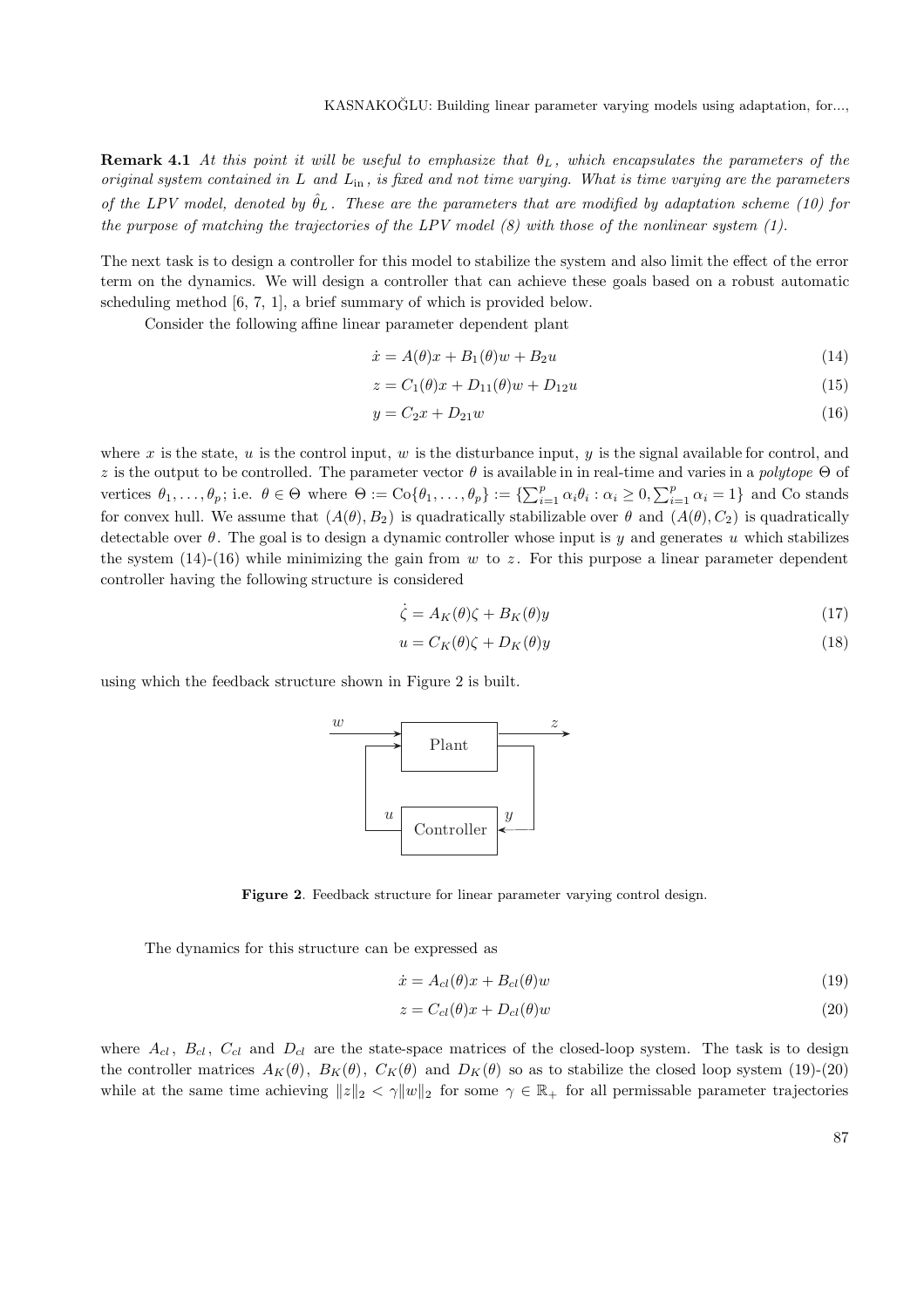$\theta(t)$ . The last item is important since the parameters will be generated by a separate adaptation system as in (8)-(10), which is treated as an exogenous system for control design purposes. The controller must therefore be able to account for all possible parameter trajectories within certain bounds, and achieve the stabilization and disturbance attenuation goal for all permissable cases. To design this controller we utilize the results summarized in the theorem below.

**Theorem 1** Consider the LPV system in  $(14)-(16)$  and the dynamic controller structure given in  $(17)-(18)$ . Let the controller matrices  $A_K(\theta)$ ,  $B_K(\theta)$ ,  $C_K(\theta)$  and  $D_K(\theta)$  be chosen in the following way:

1. Find a matrix  $X_{cl} = X_{cl}^T > 0$ , and controller matrices  $A_{Ki}$ ,  $B_{Ki}$ ,  $C_{Ki}$ ,  $D_{Ki}$  for  $k = 1...p$  satisfying the following *p* LMIs

$$
\begin{bmatrix}\nA_{cl}(\theta_i)^T X_{cl} + X_{cl} A_{cl}(\theta_i) & X_{cl} B_{cl}(\theta_i) & C_{cl}^T(\theta_i) \\
B_{cl}^T(\theta_i) X_{cl} & -\gamma I & D_{cl}^T(\theta_i) \\
C_{cl}(\theta_i) & D_{cl}(\theta_i) & -\gamma I\n\end{bmatrix} < 0 \quad \text{for } i = 1...p .
$$
\n(21)

2. For a given value of  $\theta$ , compute the matrices  $A_K(\theta)$ ,  $B_K(\theta)$ ,  $C_K(\theta)$  and  $D_K(\theta)$  defining the LPV controller as

$$
\begin{bmatrix}\nA_K(\theta) & B_K(\theta) \\
C_K(\theta) & D_K(\theta)\n\end{bmatrix} = \sum_{i=1}^p \alpha_i(\theta) \begin{bmatrix}\nA_{Ki} & B_{Ki} \\
C_{Ki} & D_{Ki}\n\end{bmatrix}
$$

where  $\alpha = (\alpha_1, \ldots, \alpha_p)$  is a convex decomposition of  $\theta$  such that  $\theta = \sum_{i=1}^p \alpha_i \theta_i$  and  $\sum_{i=1}^p \alpha_i = 1$ .

Then, the closed loop system in Figure 2 is stable, with the stability established by the function  $V_a(x_a)$  $x_a^T X_{cl} x_a$ , where  $x_a$  is the system state. Moreover, it holds that  $||z||_2 < \gamma ||w||_2$ . **Proof** See [6].

For the problem at hand, the system to be controlled is given in (13), where the input to the controller is taken to be  $y = x = \hat{x} - e$ , and the system output is taken to be the  $z = col(x, u) = col(\hat{x} - e, u)$ . The system as such is rewritten below for later reference

$$
\dot{\hat{x}} = \hat{L}(\hat{\theta}_L)\hat{x} - (\hat{L}(\hat{\theta}_L) + kI) e + \hat{L}_{in}(\hat{\theta}_L)u
$$
\n(22)

$$
z = \left[\begin{array}{c} I \\ 0 \end{array}\right] \hat{x} - \left[\begin{array}{c} I \\ 0 \end{array}\right] e + \left[\begin{array}{c} 0 \\ 1 \end{array}\right] u \tag{23}
$$

$$
y = \hat{x} - e \tag{24}
$$

where the dependence of  $\hat{L}$  and  $\hat{L}_{in}$  on the parameters  $\hat{\theta}_L$  have been shown explicitly. The goal is to design a controller of the form (17)-(18), that will stabilize the system and also minimize the effect of the error to the system, for all permissable parameter trajectories  $\hat{\theta}_L(t)$ . Since the parameters  $\hat{\theta}_L$  come from the adaptation mechanism (10), they are available in real-time and therefore can be used for the automatic scheduling of the controller. The control design however, is not a straightforward application of Theorem 1 above, since in (22), the input vector *u* enters the dynamics through a coefficient  $\hat{L}_{in}(\hat{\theta}_L)$ , which is dependent on the parameter vector  $\hat{\theta}_L$ . This prevents one from using Theorem 1 directly since the coefficient of the input, indicated as  $B_2$ in (14), is assumed to be constant. The issue can be resolved by adding a known input filter to the system as

 $\Box$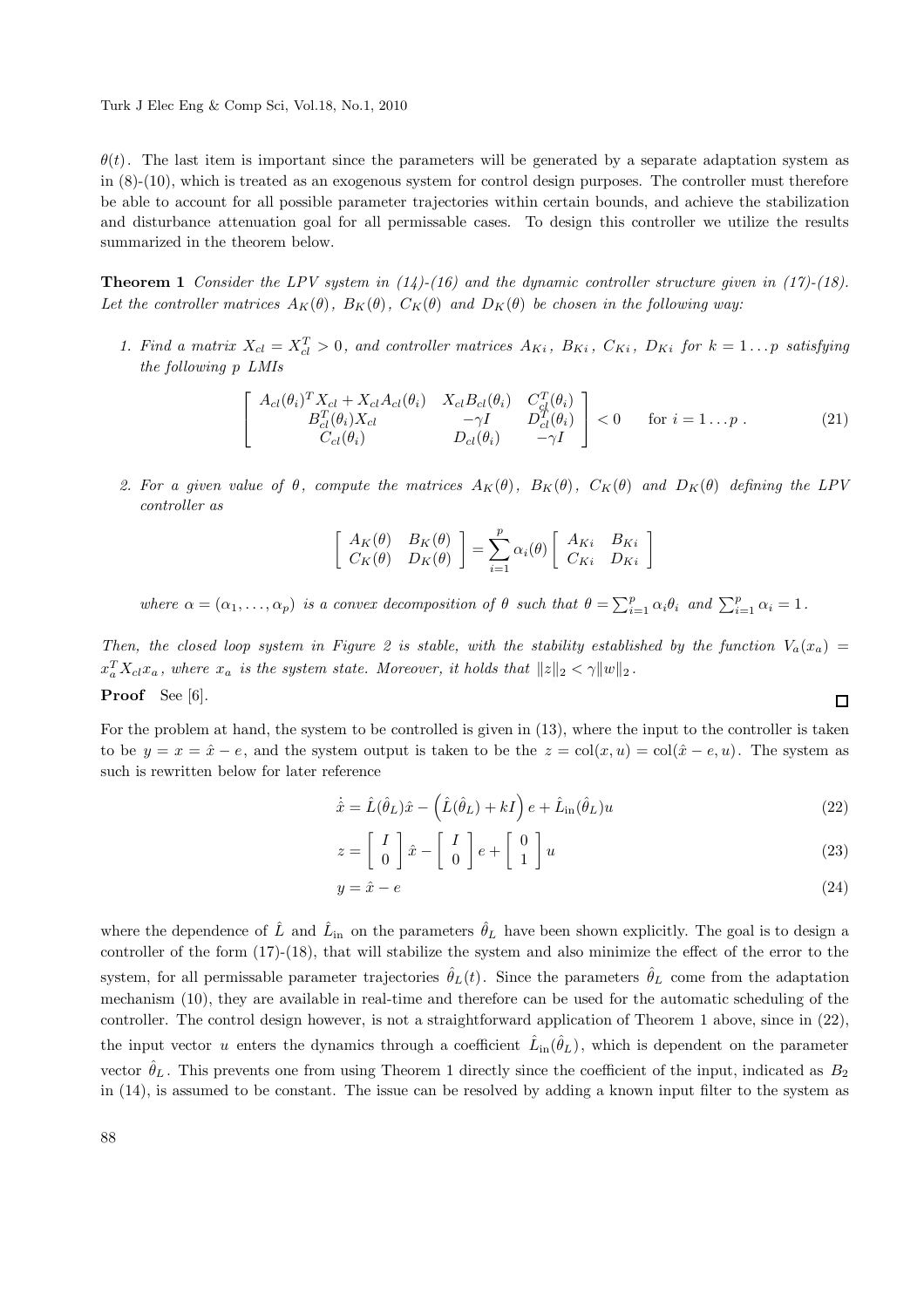KASNAKOĞLU: Building linear parameter varying models using adaptation, for...,

follows

$$
\dot{\xi} = A_u \xi + B_u v \tag{25}
$$

$$
u = C_u \xi \tag{26}
$$

where  $\xi$  is the filter state and  $v$  is the filter input, which will be considered as the control input from this point on. Hence, if we augment the system  $(22)-(24)$  with this filter we get

$$
\begin{bmatrix} \dot{\hat{x}} \\ \dot{\xi} \end{bmatrix} = \begin{bmatrix} \hat{L}(\hat{\theta}_L) & \hat{L}_{\text{in}}(\hat{\theta}_L)C_u \\ 0 & A_u \end{bmatrix} \begin{bmatrix} \hat{x} \\ \xi \end{bmatrix} - \begin{bmatrix} \hat{L}(\hat{\theta}_L) + kI \\ 0 \end{bmatrix} e + \begin{bmatrix} 0 \\ B_u \end{bmatrix} v
$$
 (27)

$$
z = \left[ \begin{array}{cc} I & 0 \\ 0 & C_u \end{array} \right] \left[ \begin{array}{c} \hat{x} \\ \xi \end{array} \right] - \left[ \begin{array}{c} I \\ 0 \end{array} \right] e \tag{28}
$$

$$
y = \begin{bmatrix} I & 0 \end{bmatrix} \begin{bmatrix} \hat{x} \\ \xi \end{bmatrix} - e \tag{29}
$$

In the augmented system (27)-(29), the coefficient of the input *v* is not dependent on the parameter vector  $\hat{\theta}_L$ . Thus, it is now possible to design an LPV controller that is automatically scheduled based on the parameter vector  $\hat{\theta}_L$ , through the procedure given in Theorem 1. Figure 3 shows a block diagram of the entire system including the nonlinear system, the input filter, the adaptation mechanism, and the controller.



**Figure 3**. Block diagram of the entire system.

### **5. Convergence and stability analysis**

The following theorem justifies the validity of the approach considered, by proving that 1) the adaptation scheme will force the LPV system state trajectories to converge to the state trajectories of the original nonlinear system, and 2) the LPV controller designed for this LPV system will also stabilize the original nonlinear system.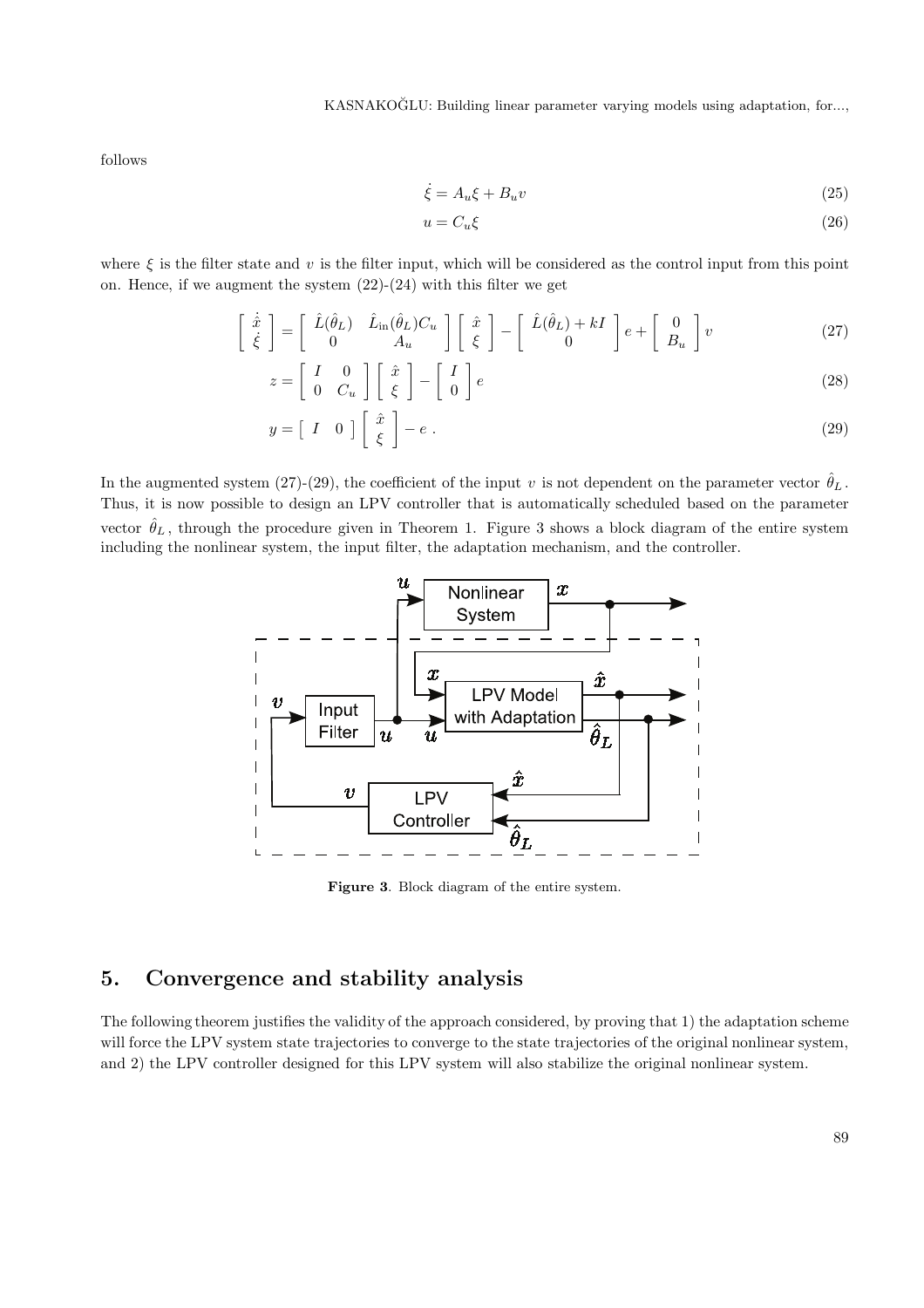**Theorem 2** Consider the LPV plant augmented with an input filter, as given in (27)-(29). For this system, let an automatically scheduled LPV controller of the form

$$
\dot{\zeta} = A_K(\hat{\theta}_L)\zeta + B_K(\hat{\theta}_L)y\tag{30}
$$

$$
u = C_K(\hat{\theta}_L)\zeta + D_K(\hat{\theta}_L)y
$$
\n(31)

be designed through the procedure given in Theorem 1 where the parameter vector  $\hat{\theta}_L$  is determined by the dynamics given in (10), and *k* is chosen such that

$$
k > \frac{1}{2} (k_L + k_N + k_c)^2 + \gamma^2 \ . \tag{32}
$$

where  $k_N$ ,  $k_L$  and  $k_c$  are as given in (2), (7) and (12). Then:

- 1. The trajectories of the LPV system, with the parameter vector modified through the adaptation mechanism (10), will converge to the trajectories of the original nonlinear system (1).
- 2. The control signal *u* produced by the controller (30)-(31) will asymptotically stabilize the original nonlinear system (1).

**Proof** See Appendix A.

Theorem 2 establishes the boundedness of all trajectories, the convergence of the LPV system trajectories to those of the nonlinear system and the stabilization of the nonlinear system with the designed LPV controller. However for proper operation one must implicitly assume that the parameter trajectories  $\hat{\theta}_L(t)$  generated by the adaptation scheme (10) will be contained in the polytope  $\Theta$ . The polytope  $\Theta$  is typically selected by applying a wide range of signals with magnitudes and frequencies that are expected to occur during normal operation, and then observing the range in which the parameters vary. In practice, a properly selected polytope using this approach is usually enough to obtain an estimate of the range in which the parameter trajectories produced by the adaptation scheme will remain. Still, it may be of interest to establish certain criteria on the constants of the adaptation scheme that will theoretically ensure that the trajectories  $\hat{\theta}_L(t)$  will remain in  $\Theta$ . We shall not elaborate further on this issue at this point so as not to deviate from the main discussion, but we refer the interested reader to Appendix B, where sufficient conditions are established for the most common case for  $\Theta$ , namely when  $\Theta$  is a rectangular box.

#### **6. Example**

As an example we consider the following system

$$
\dot{x}_1 = x_1 - 2x_2 + u + 3\tanh(x_2) + \sin(x_1u) - 1 + \sqrt{|x_1x_2| + 1} \tag{33}
$$

$$
\dot{x}_2 = 3x_1 + 2x_2 + 4u + \sin(x_1 x_2) + ue^{-u^2}
$$
\n(34)

which is of the form given in (1), and it can be shown that (2) is satisfied with Lipschitz constant  $k_N = 9.1344$ . The origin  $(x_1, x_2) = (0, 0)$  is an unstable equilibrium under no forcing, and from non-zero initial conditions the trajectories diverge as shown in Figure 4.

 $\Box$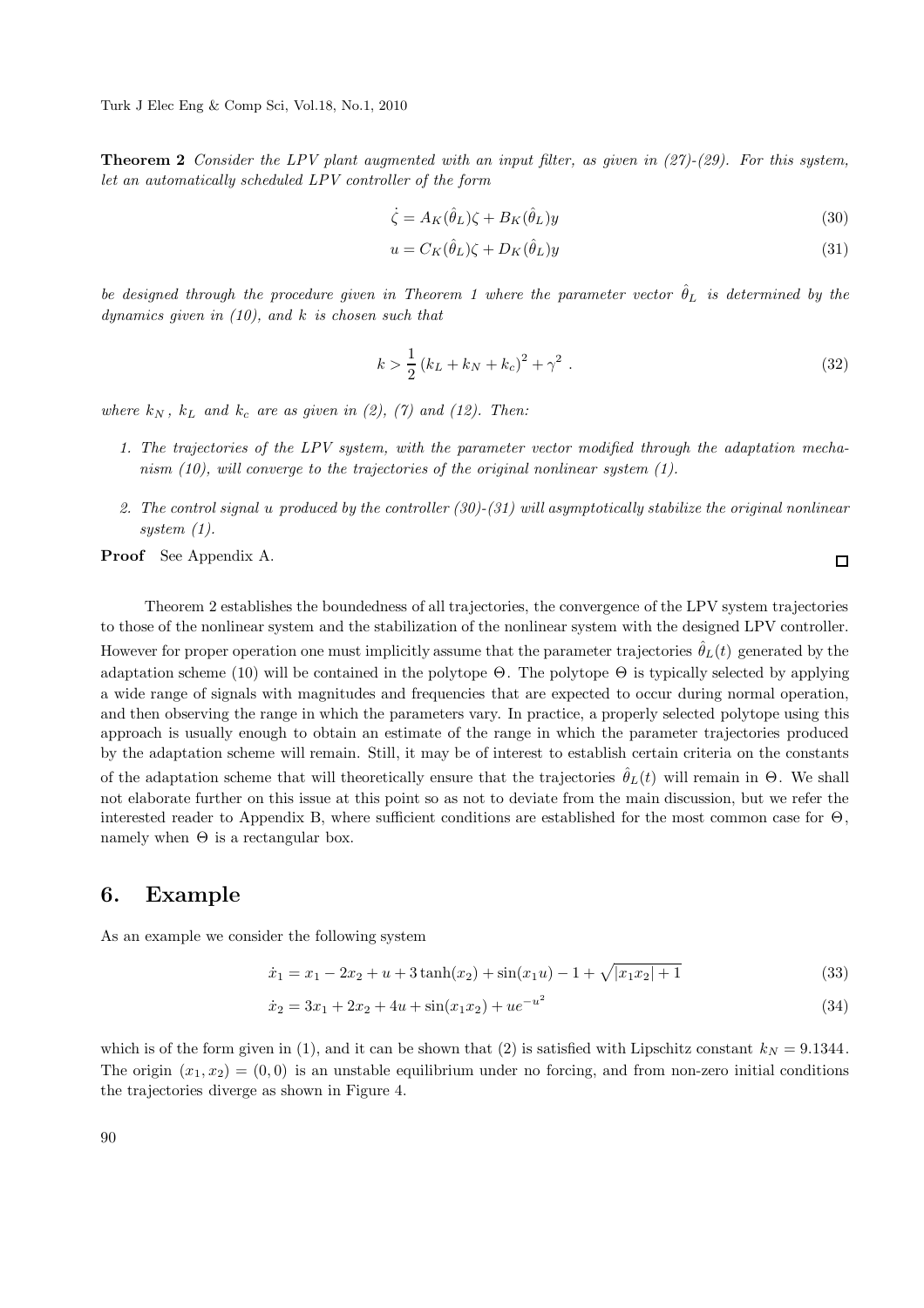

**Figure 4**. Unforced response of the example system.

The goal is to find *u* so as to stabilize the system and drive the state  $x := col(x_1, x_2)$  to zero. For this purpose, first an LPV system of the form (8) was obtained where

$$
\hat{\theta}_L = \text{col}(\hat{a}_{11}, \hat{a}_{12}, \hat{a}_{21}, \hat{a}_{22}, \hat{b}_1, \hat{b}_2), \quad \Phi_L(x, u) = \begin{bmatrix} x_1 & x_2 & 0 & 0 & u & 0 \\ 0 & 0 & x_1 & x_2 & 0 & u \end{bmatrix}
$$
(35)

and  $\hat{\theta}_L$  is to be dictated by an adaptation scheme of the form (10). To determine an estimate for the range of values in which the parameter vector  $\hat{\theta}_L$  will vary, a high number input signals of various types including ramp functions, sine functions, chirp functions, square waves and white noise were applied to the system. Observing the values assumed by the parameters under these excitation signals, the polytope  $\Theta$  such that  $\hat{\theta}_L \in \Theta$  was chosen to be the 6-dimensional box



**Figure 5**. Response of the example system in closed-loop system for twenty random values of the parameter vector and initial conditions, under a step disturbance.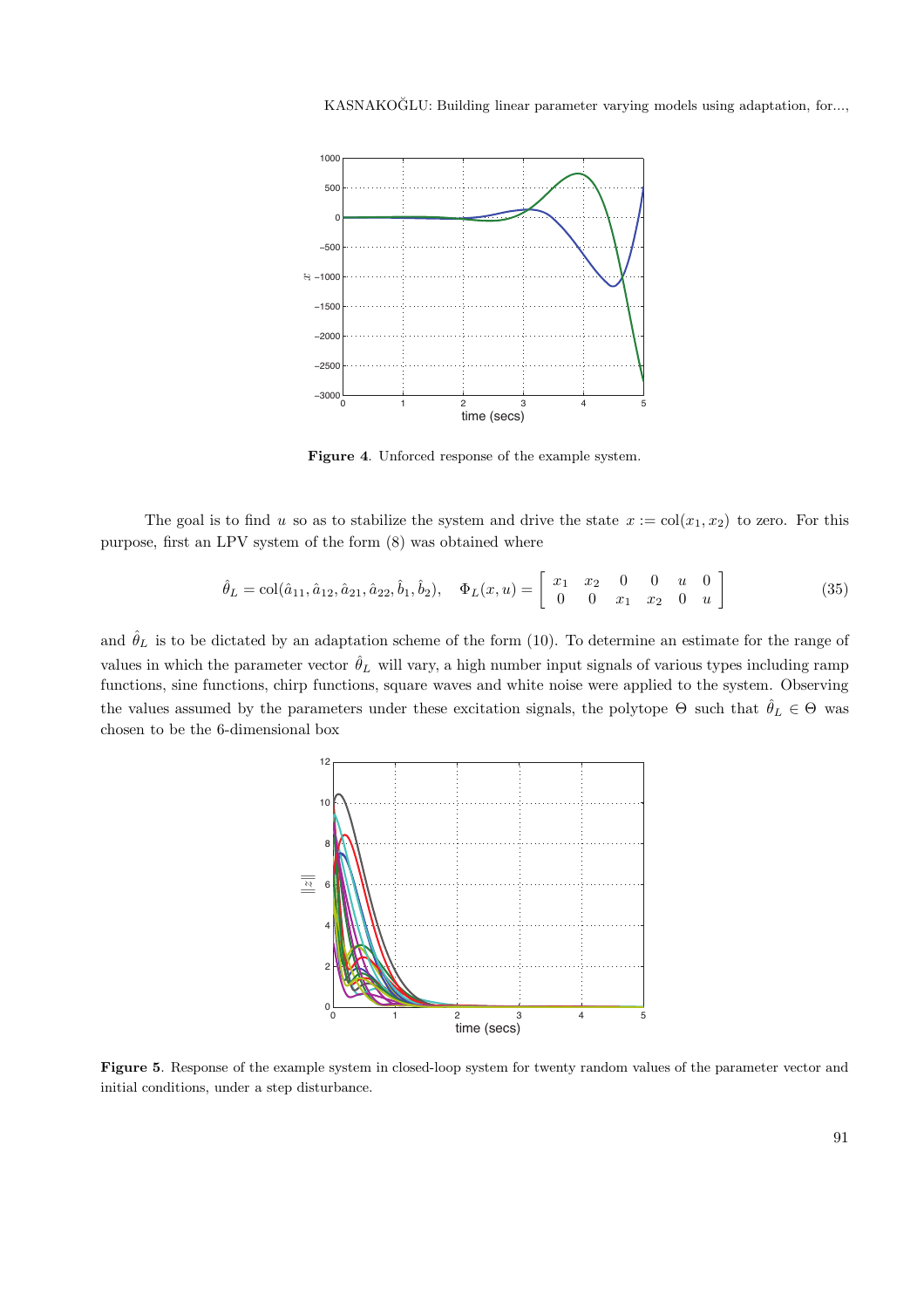

(c) Error between the adapted state  $\hat{x}$  and the system state x

**Figure 6**. States of the flow system and adapted states with the controller turned on at  $t = 2$  seconds.

$$
\Theta = \{0.32 < \hat{a}_{11} < 1.39, \ -2.51 < \hat{a}_{12} < -0.13, \ 1.88 < \hat{a}_{21} < 4.13, \\ -2.21 < \hat{a}_{22} < 3.54, \ 0.49 < \hat{b}_1 < 1.74, \ 2.57 < \hat{b}_2 < 5.04 \} \ . \tag{36}
$$

The constants of the adaptation mechanism (10) were selected as  $k = 900$ ,  $k_t = 100$ ,  $k_d = 1$ ,  $k_x = 20$  and  $\theta_c = \text{col}(0.855, -1.320, 3.005, 0.665, 1.115, 3.805)$  based on the discussions in Section 5 (and also Appendix B).

The next step in the process is the design of the control law, which is based on the self-scheduled control technique outlined in Section 4. For the example problem there are six parameters and the parameter polytope Θ is a simple box in 6D space given in (36). The six LMIs (21) were set up for the system at hand, where the input filter (25)-(26) was selected simply as a first order band-pass Butterworth filter with  $f_{\text{low}} = 0.01$  Hz and *f*high = 100 Hz, which has an adequately large bandwidth and hence does not alter the system response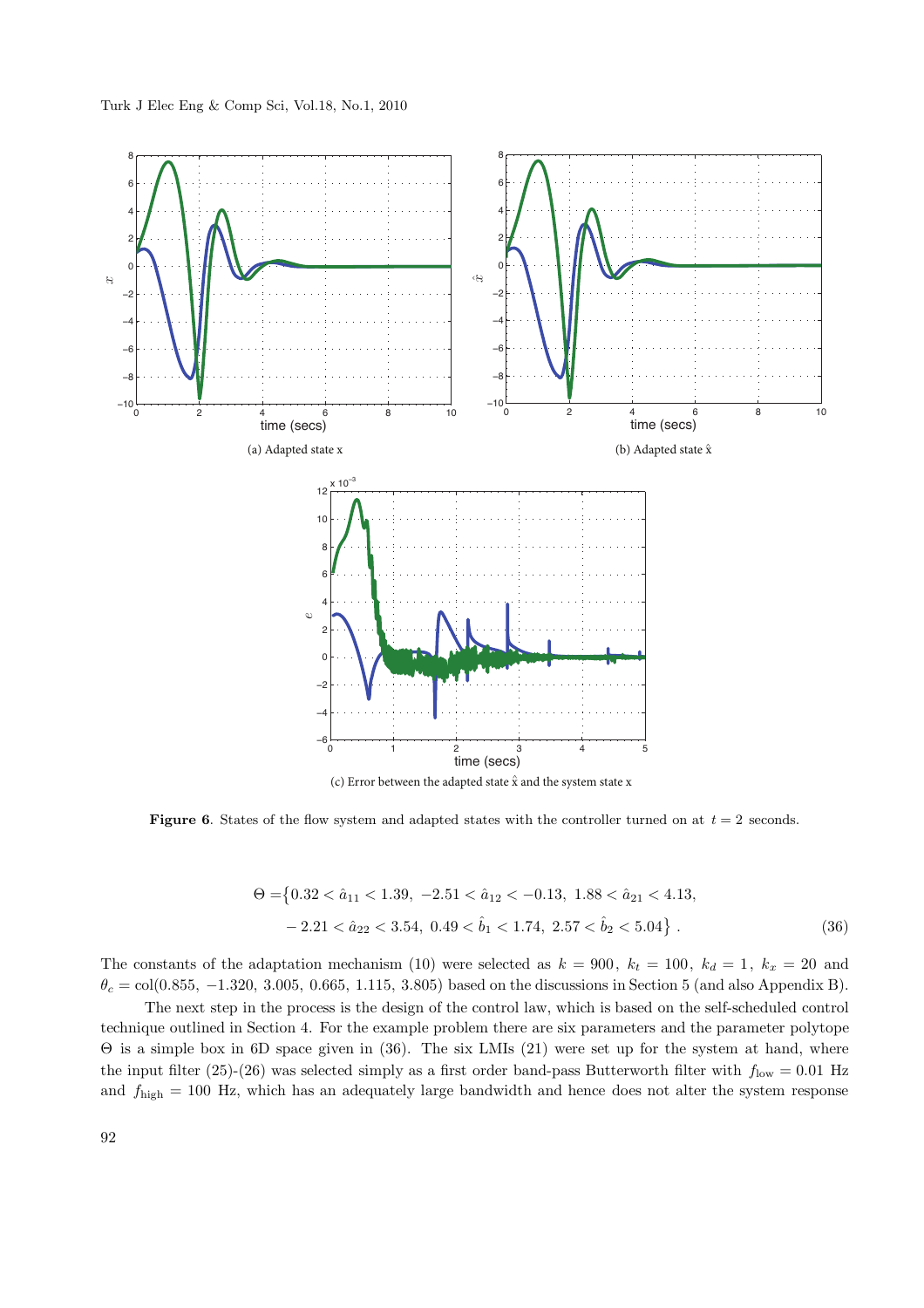significantly. The LMIs were solved for  $X_{cl}$  and the control matrices  $A_{cl}$ ,  $B_{cl}$ ,  $C_{cl}$  and  $D_{cl}$  using the functions of the Robust Control Toolbox in MATLAB. The LMI formulation above was found to be feasible with a quadratic  $\mathcal{H}_{\infty}$  performance  $\gamma = 0.0311$  from *e* to *y* for the closed loop system. This implies that the error cannot energize, i.e. disturb the output more than a limited amount. Figure 5 shows the closed loop system response under a step disturbance for twenty random values of the parameter vector  $\hat{\theta}_L$  and initial conditions.

It can be seen that the controller is successful in stabilizing the system for all cases. During actual operation the parameter values will of course not be constants, but will be supplied in real time by the adaptation mechanism (10); however the results in Figure 5 serve as an initial test for the LPV controller.

The next step is to build, implement and test the full system shown in Figure 3. Figures 6-7 show the numerical simulation results for this configuration.



**Figure 7**. Parameter vector  $\hat{\theta}_L$  with the controller turned on at  $t = 2$  seconds.

For test purposes, the control action is set to be zero until  $t = 2$  seconds, so that the system runs in open loop for this period. The controller is incorporated into the system by closing the loop at  $t = 2$  seconds. It can be seen from Figure 6(b) that the controller achieves the desired stabilization of the LPV system and drives  $\hat{x} \to 0$ . Figure 6(c) shows the adaptation error  $e = \hat{x} - x$ , which seems to remain of the order 10<sup>-3</sup>. The fact that  $\hat{x} \to 0$  also implies that  $x \to e$ , and since error is very small, this practically means that the  $x \to 0$ as well, as confirmed by Figure 6(a). Figure 7 shows the parameter vector  $\hat{\theta}_L$  generated by the adaptation mechanism. It can be seen that there are considerable variations in the parameter trajectories throughout the process. Nevertheless, since these parameters are estimated internally by the adaptation mechanism and are available to the controller in real-time, the controller can utilize the current value of the parameter vector  $\hat{\theta}_L(t)$ to automatically schedule its matrices and hence succeeds in the desired stabilization.

To further justify the design proposed in the paper and present a comparison, we also implement a controller based on a simple and standard method, namely a linearization-based LQR controller (see for instance  $[27]$ ). For this purpose one considers only the linear part of the system  $(33)-(34)$ , designs a control law of the form  $u = -Kx$ , where K is selected to minimize the objective function

$$
J(u) = \int_0^\infty \left( x^T Q x + u^T R u \right) dt \tag{37}
$$

and then applies this control to the nonlinear system, hoping that the feedback will be able to take care of the neglected nonlinearities. However, for the problem at hand, despite numerous trials with many different values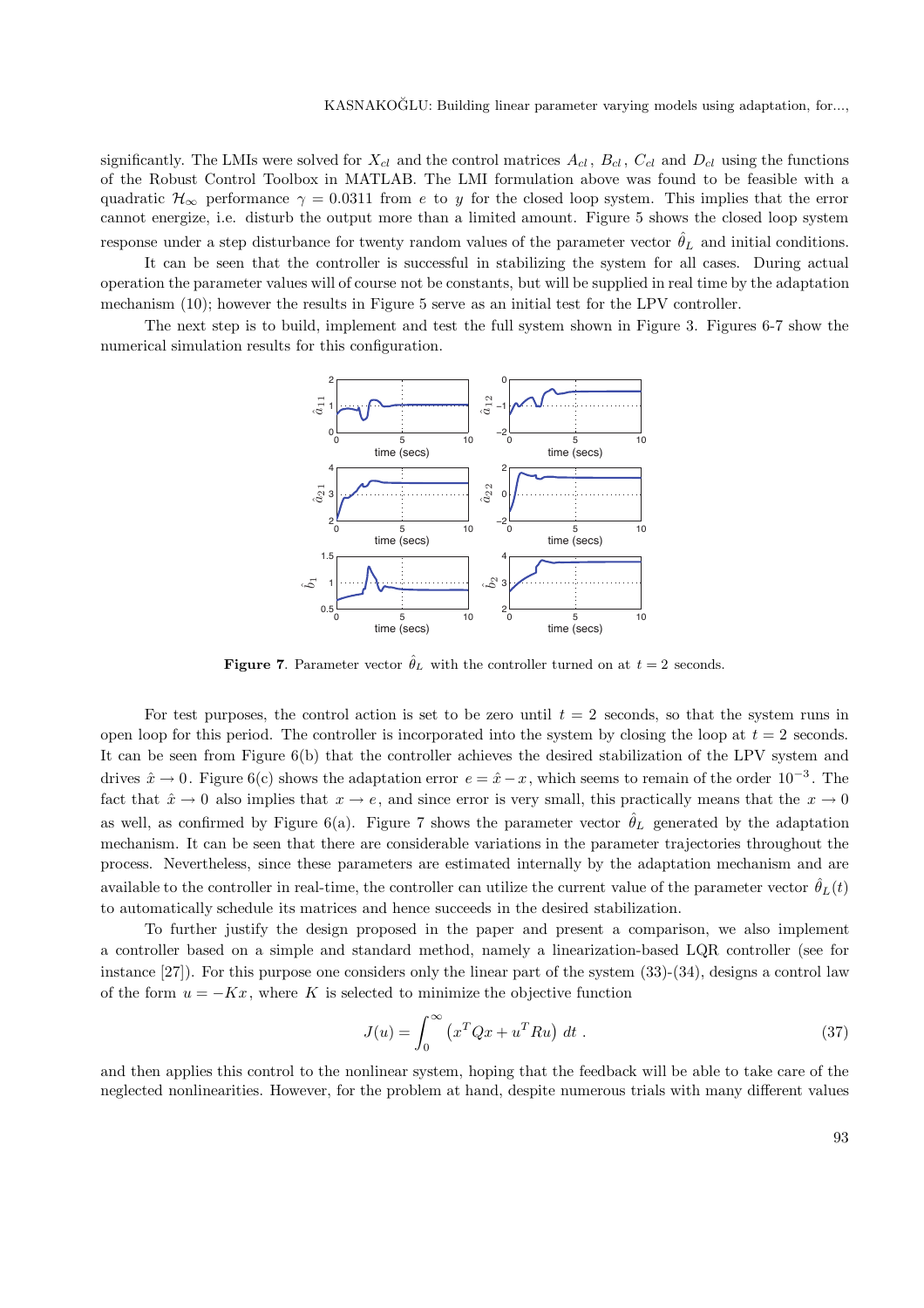for the weighing parameters *Q* and *R*, it was not possible to obtain an LQR controller that achieves stabilization of the original nonlinear system (33)-(34). The best results were obtained for  $Q = I_2$  and  $R = 100$ , which result in the controller  $u = -Kx$  with  $K = [-0.1615 \, 1.5526]$ . Figure 8 shows the result of the implementation of this control law on the original nonlinear system (33)-(34).



**Figure 8**. Response of the example system under LQR control, with the controller turned on at *t* = 2 seconds.

It can be seen that the control fails in achieving the desired stabilization and the system state *x* does not converge to the origin. As mentioned earlier, despite numerous trials it was not possible to find an linearizationbased LQR controller that achieves  $x \to 0$ . Comparing the results with those from the LPV controller (Figure 6) it can be stated that the approach presented in the paper provides an improvement over a standard and common control design method, namely linearization-based LQR design approach.

#### **7. Conclusions and future works**

In this work a new method is proposed for building LPV system models through adaptation, for a class of nonlinear systems. Starting from the nonlinear system dynamics, an LPV model was built using the linear part, and its coefficients were considered as time-varying parameters. An adaptation scheme was constructed to control the variation of the parameters in time, with the goal of keeping the trajectories of the LPV system close to those of the original nonlinear system. Using the LPV model as a surrogate, a dynamical controller was built using robust self-scheduling methods for LPV systems, and it is shown that this controller would indeed stabilize the original nonlinear system. The results were illustrated on an example system and compared to a simple and standard alternative method, namely LQR control design based on linearization. It was seen that the controller design based on the LPV system outperforms the standard LQR controller, and is successful in achieving the desired stabilization.

The main contribution of the paper is to illustrate a novel approach for obtaining LPV models from a class of nonlinear systems through adaptation techniques. It is also shown how this model can be used to design an automatically-scheduled robust controller by utilizing results for LPV systems, and it is proved that this controller will indeed stabilize the original nonlinear system.

Future research directions include the expansion of the results to other classes of nonlinear systems,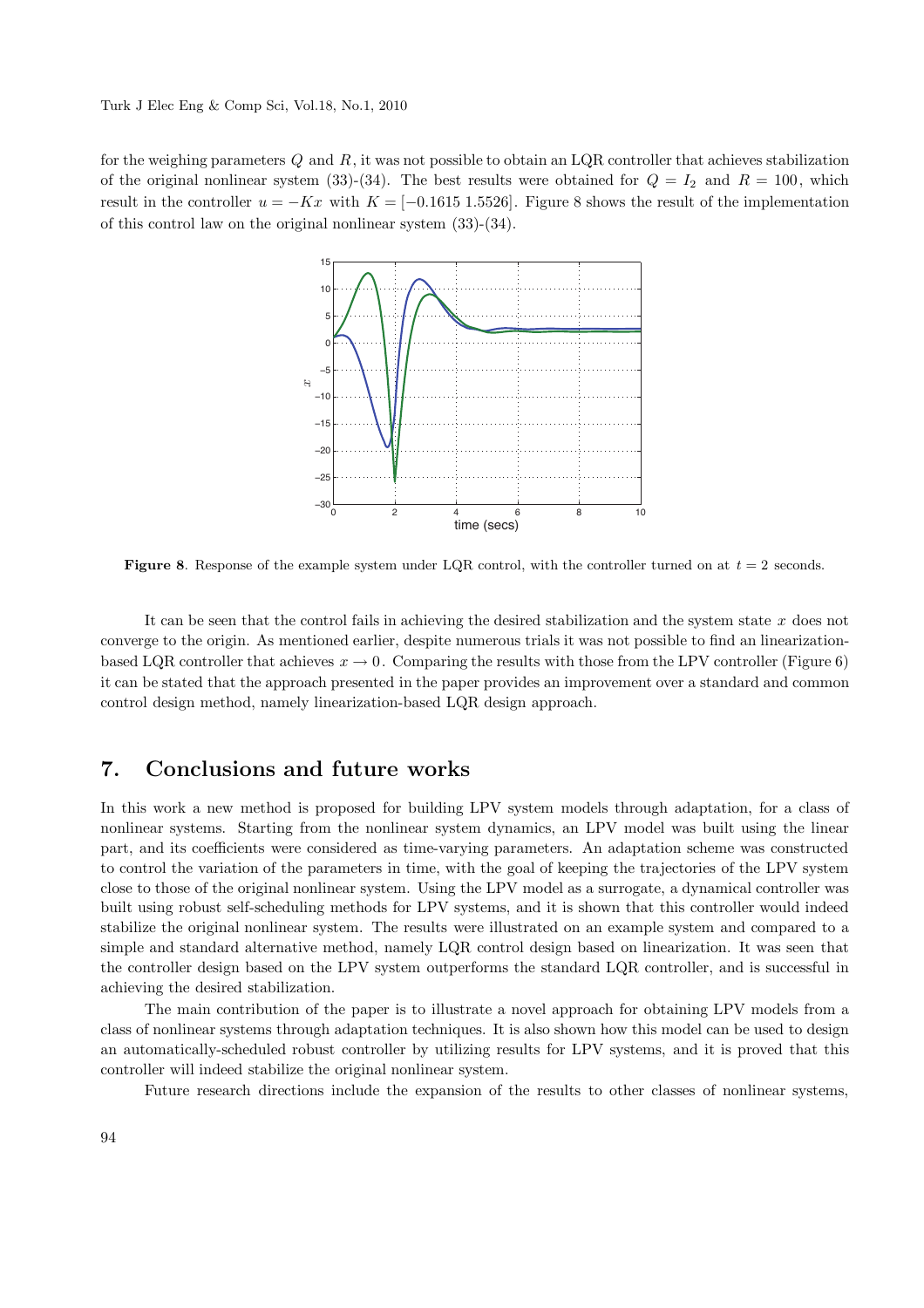estimating the parameter polytope in real-time, using different adaptation laws and control techniques, and application of the approach developed to physical problems experiments.

### **Acknowledgements**

We would like to thank the libraries of TOBB Economics and Technology University for providing valuable resources that has made this work possible.

### **Appendix**

### **A. Proof of Theorem 2**

Since the controller is computed for system  $(27)-(29)$  using the approach outlined in Theorem 1, it holds that  $\|\text{col}(x, u)\|_2 < \gamma \|e\|_2$ , so the closed loop system is strictly dissipative with a supply rate

$$
q(e, x, u) = \gamma^2 ||e||^2 - ||\text{col}(x, u)||^2
$$
\n(38)

and storage function

$$
V_a(x_a) = x_a^T X_{cl} x_a \quad . \tag{39}
$$

That is,

$$
\dot{V}_a \le -\mu_a \|x_a\|^2 + q(e, a, u) \tag{40}
$$

where  $\mu_a \in \mathbb{R}_+$ ,  $X_{cl}$  is as given in the statement of Theorem 1, and  $x_a := col(\hat{x}, \xi, \zeta)$  is the augmented state vector containing the states of the LPV system, the input filter and the controller. Note that

$$
\underline{\alpha}_a(||x_a||) \le V_a(x_a) \le \overline{\alpha}_a(||x_a||) \tag{41}
$$

where  $\underline{\alpha}_a(r) := \lambda_{\min} r^2$ ,  $\overline{\alpha}_a(r) := \lambda_{\max} r^2$  and  $\lambda_{\min}$ ,  $\lambda_{\max}$  are the smallest and largest eigenvalues of  $X_{cl}$ . Define

$$
V_t(e, \hat{\theta}_L) := \frac{1}{2} e^T e + \frac{1}{2k_t} \tilde{\theta}_L^T \tilde{\theta}_L \tag{42}
$$

and note that

$$
\underline{\alpha}_{t}(\|\text{col}(e,\tilde{\theta}_{L})\|) \le V_{t}(e,\tilde{\theta}_{L}) \le \overline{\alpha}_{t}(\|\text{col}(e,\tilde{\theta}_{L})\|)
$$
\n(43)

where  $\alpha_t(r) := k_2 r^2$ ,  $\overline{\alpha}_t(r) := k_3 r^2$  and

$$
k_2 := \min\left\{\frac{1}{2}, \frac{1}{2k_t}\right\} \tag{44}
$$

$$
k_3 := \max\left\{\frac{1}{2}, \frac{1}{2k_t}\right\}.
$$
\n
$$
(45)
$$

Consider now the entire system including the LPV plant, input filter, controller, adaptation law and the original nonlinear model, which is an autonomous system (Figure 3). Consider the state vector  $x_e := col(\hat{x}, \xi, \zeta, e, \tilde{\theta}_L)$ for the entire system. Note that the state of the original nonlinear system is included implicity since  $x = \hat{x} - e$ . Consider a candidate Lyapunov function

$$
V(x_e) := V_a(\hat{x}, \xi, \zeta) + V_t(e, \tilde{\theta}_L)
$$
\n<sup>(46)</sup>

95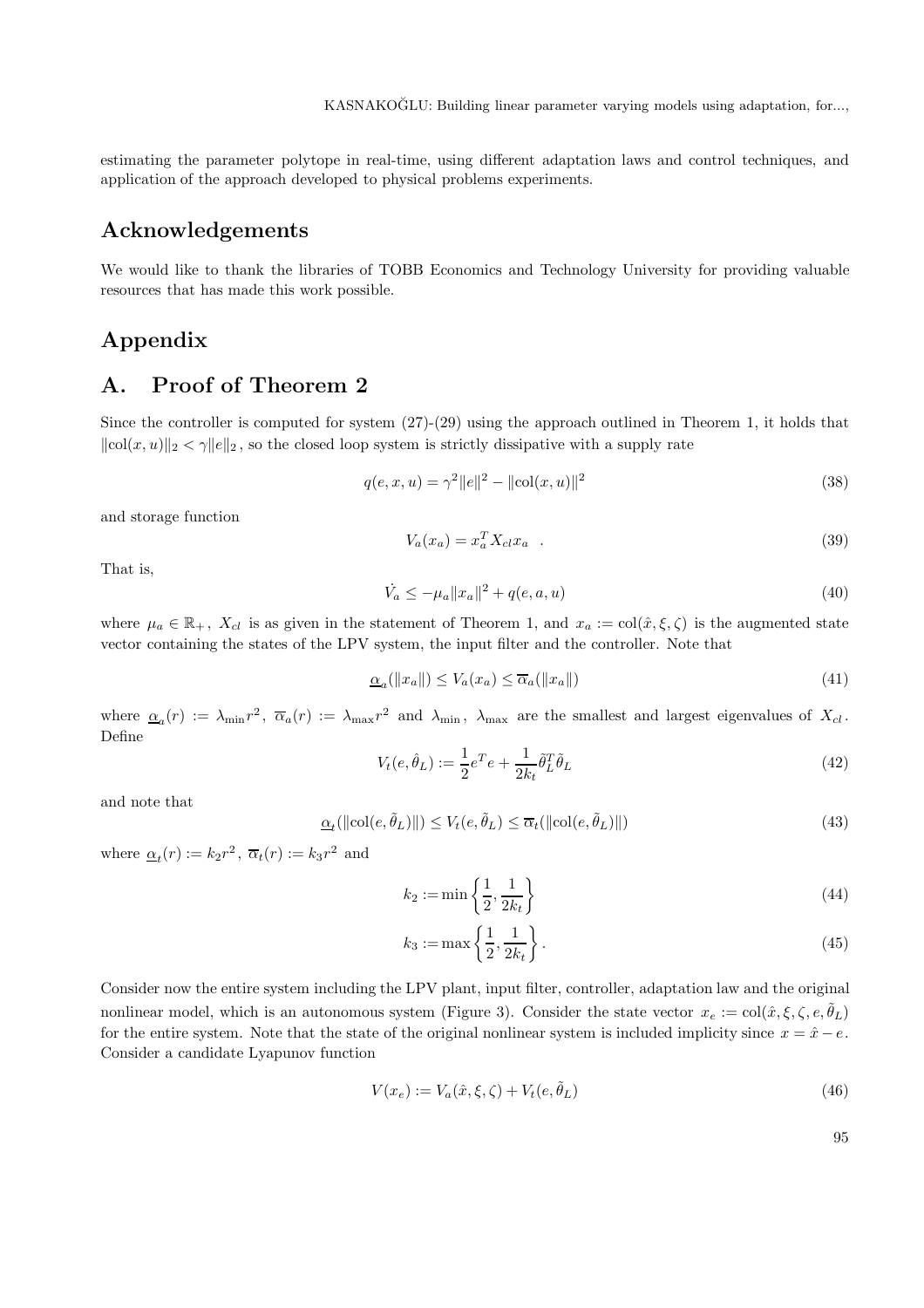where  $V_a$  is as defined in (39) and  $V_t$  is as in (42). Note that

$$
\underline{\alpha}_e(||x_e||) \le V(x_e) \le \overline{\alpha}_e(||x_e||) \tag{47}
$$

where  $\alpha_e(r) = k_4 r^2$ ,  $\overline{\alpha}_e(r) = k_5 r^2$  and

$$
k_4 := \min\{\lambda_{\min}, k_2\} \tag{48}
$$

$$
k_5 := \max\{\lambda_{\max}, k_3\} \tag{49}
$$

Differentiating (46) along trajectories yields

$$
\dot{V}(x_e) = \dot{V}_a(\hat{x}, \xi, \zeta) + \dot{V}_t(e, \tilde{\theta}_L)
$$
\n(50)

where we know that  $\dot{V}_a$  satisfies (40). To obtain a bound for  $\dot{V}_t$ , note from (42) that

$$
\dot{V}_t = e^T \dot{e} + \frac{1}{k_t} \tilde{\theta}_L^T \dot{\tilde{\theta}}_L
$$
\n
$$
= e^T \left( \Phi_L(x, u)\hat{\theta}_L - ke - \Phi_L(x, u)\theta_L - \Phi_N(x, u) \right) + \frac{1}{k_t} \tilde{\theta}_L^T \left( -k_t \Phi_L^T(x, u)e - k_t k_d \tilde{\theta}_L \right)
$$
\n
$$
= e^T \Phi_L(x, u)\hat{\theta}_L - k||e||^2 - e^T \Phi_L(x, u)\theta_L - e^T \Phi_N(x, u) - \tilde{\theta}_L^T \Phi_L^T(x, u)e - \tilde{\theta}_L^T \Psi(e, \tilde{\theta}_L, x, u)
$$
\n
$$
\leq -k||e||^2 + ||e|| ||\Phi_L(x, u)\theta_L|| + ||e|| ||\Phi_N(x, u) || + ||e|| ||\Phi_L(x, u)\theta_c|| - \tilde{\theta}_L^T \Psi(e, \tilde{\theta}_L, x, u)
$$
\n
$$
\leq -k||e||^2 + ||e|| ||\text{col}(x, u)|| (k_L + k_N + k_c) - \tilde{\theta}_L^T \Psi(e, \tilde{\theta}_L, x, u)
$$
\n
$$
\leq -k||e||^2 + \frac{1}{2}||e||^2 (k_L + k_N + k_c)^2 + \frac{1}{2}||\text{col}(x, u)||^2 - \tilde{\theta}_L^T \Psi(e, \tilde{\theta}_L, x, u)
$$

where we have used  $(2)$ ,  $(7)$ ,  $(12)$  and Young's inequality<sup>2</sup> as needed. Collecting similar terms and using the fact that  $\tilde{\theta}_L^T \Psi(e, \tilde{\theta}_L, x, u) \geq 0$  yields

$$
\dot{V}_t \le -\left(k - \frac{1}{2}\left(k_L + k_N + k_c\right)^2\right) ||e||^2 + \frac{1}{2} ||\text{col}(x, u)||^2 - \tilde{\theta}_L^T \Psi(e, \tilde{\theta}_L, x, u)
$$
\n(51)

$$
\leq -(k - k_6) \|e\|^2 + \frac{1}{2} \|\text{col}(x, u)\|^2 \tag{52}
$$

where

$$
k_6 := \frac{1}{2} \left( k_L + k_N + k_c \right)^2 \tag{53}
$$

Substituting (40) and (52) into (50) yields

$$
\dot{V}(x_e) = \dot{V}_a(\hat{a}, \xi, \zeta) + \dot{V}_t(e, \tilde{\theta}_L)
$$
\n
$$
\leq -\mu \|x_a\|^2 + \gamma^2 \|e\|^2 - \|\text{col}(x, u)\|^2 - (k - k_6)\|e\|^2 + \frac{1}{2} \|\text{col}(x, u)\|^2
$$
\n
$$
\leq -\mu \|x_a\|^2 + (k - k_6 - \gamma^2) \|e\|^2
$$
\n(54)

which is negative if (32) holds. Hence, all trajectories of the system are bounded,  $x_a = col(\hat{x}, \xi, \zeta) \to 0$  and  $e \to 0$ . The fact that  $e = \hat{x} - x \to 0$  implies  $\hat{x} \to x$ , which states that the trajectories of the LPV system, whose parameter variations are controlled by the designed adaptation mechanism, will converge to those of the original nonlinear system. The fact that  $x_a \to 0$  implies  $\hat{x} \to 0$ , and since  $\hat{x} \to x$ , we have  $x \to 0$ , which states that the LPV control design based on the LPV plant is indeed successful in asymptotically stabilizing the origin of the nonlinear model.  $\Box$ 

 $^{2}$ Let  $x, y, \varepsilon \in \mathbb{R}_{+}$ , then  $xy \leq \frac{x^{2}}{2\varepsilon} + \frac{\varepsilon y^{2}}{2}$ .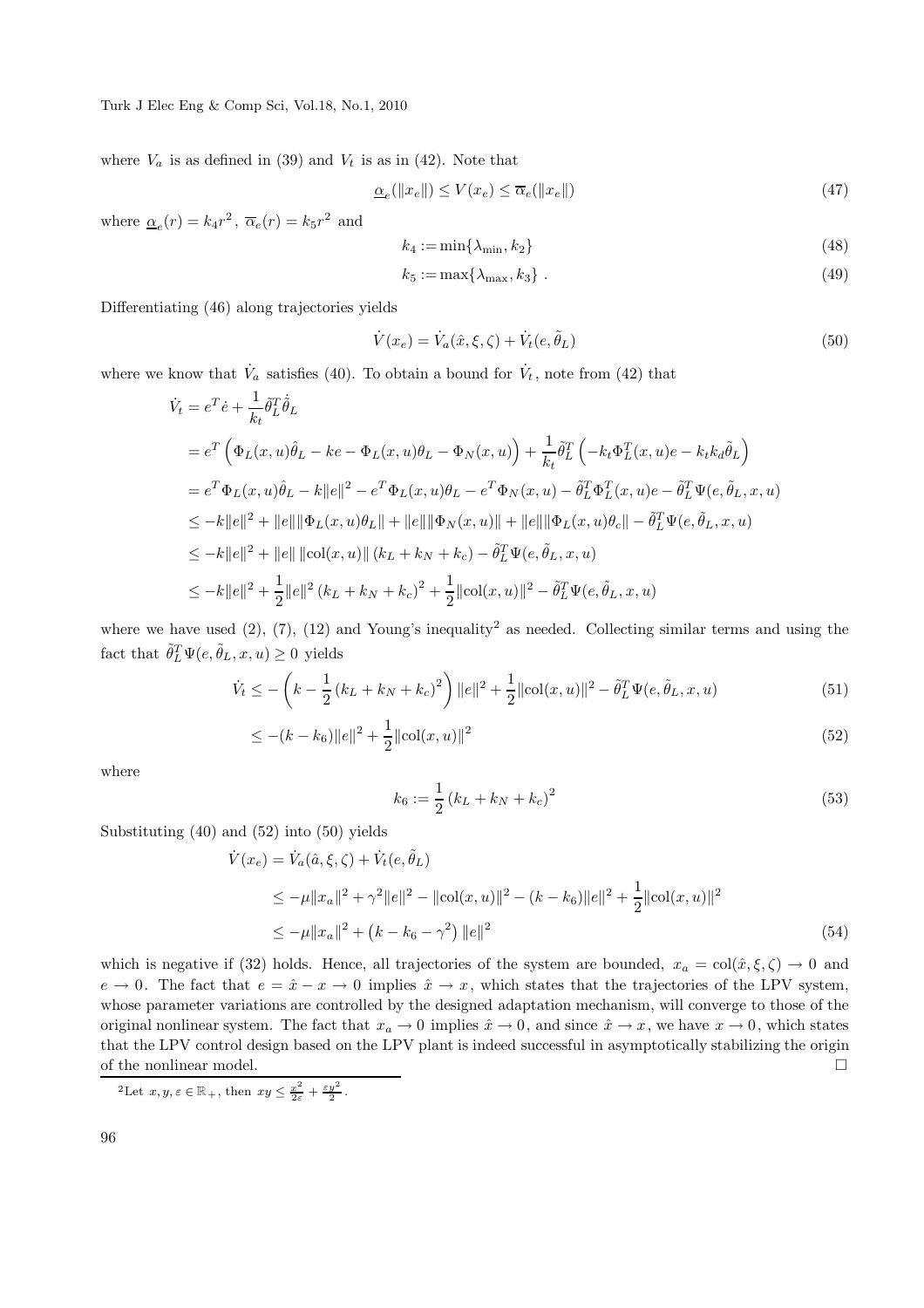## **B.** Conditions for  $\hat{\theta}_L(t)$  to be confined to a box  $\Theta$

The theorem below states sufficient conditions for the parameter trajectories  $\hat{\theta}_L(t)$  to eventually enter and remain in a desired polytope Θ, when Θ is a *p*-dimensional box.

**Theorem 3** Consider the LPV plant augmented with an input filter, as given in  $(27)-(29)$ . Assume that the polytope  $\Theta$  in which  $\hat{\theta}_L$  varies is a *p*-dimensional box defined by

$$
\Theta = \{ \theta \in \mathbb{R}^p : \underline{\theta}_i < \theta(i) < \overline{\theta}_i, \quad i = 1, \dots, p \} \tag{55}
$$

where  $\theta(i) \in \mathbb{R}$  denotes the *i*th component of  $\theta$ , and  $\overline{\theta}_i$ ,  $\theta_i$  are the minimum and maximum values allowed for the *i*th component of *θ*. For system (27)-(29), let an automatically scheduled LPV controller of the form (30)- (31) be designed through the procedure given in Theorem 1 where the parameter vector  $\hat{\theta}_L$  is generated by the dynamics given in (10). Suppose that for the state vector *x<sup>e</sup>* of this entire system, an upper bound is known on the size of the initial condition, i.e.

$$
||x_e(0)|| \le k_{\rm IC} \tag{56}
$$

for some  $k_{\text{IC}} \in \mathbb{R}_+$ . Assume that the constant values for the adaptation scheme (10) are selected as follows

$$
\theta_c = \frac{1}{2} \operatorname{col}(\overline{\theta}_1 + \underline{\theta}_1, \overline{\theta}_2 + \underline{\theta}_2, \dots, \overline{\theta}_p + \underline{\theta}_p)
$$
\n(57)

$$
k_x < \frac{1}{2} \delta_\theta k_2 k_3^{-1} \sqrt{k_{10}^{-1} k_4 k_5^{-1}} k_{\rm IC}^{-1} \tag{58}
$$

$$
k_d > \frac{1}{2k_x} \tag{59}
$$

$$
k > \max\left\{k_6 + \gamma^2, k_6 + \frac{1}{2k_x}\right\}
$$
\n(60)

where  $k_{10} := \max\{1, ||C_u||^2\}, \ \delta_\theta := \min_{i=1}^p \{\overline{\theta}_i - \underline{\theta}_i\} \$ and  $k_2, k_3, k_4, k_5, k_6$  are as given in (44), (45), (48), (49), (53). Then the parameter trajectory generated by (10) will eventually be confined to the *p*-dimensional box  $\Theta$  given in (55).

**Proof** Note first that if (60) is satisfied, then (32) is also satisfied and hence the results of Theorem 2 are valid. We shall show that the system  $(9)-(10)$  is input-to-state stable (ISS), with  $col(x, u)$  viewed as the input to the system. System (9)-(10) is ISS if and only if it has an ISS-Lyapunov function [25, 26]. Consider  $V_t(e, \tilde{\theta}_L)$ given in (42) as a ISS-Lyapunov function candidate for the system. Differentiating *V<sup>t</sup>* along trajectories of the system yields the expression in (51), from where it follows that

$$
\dot{V}_t \leq -(k - k_6) ||e||^2 + \frac{1}{2} ||\text{col}(x, u)||^2 - \tilde{\theta}_L^T \Psi(e, \tilde{\theta}_L, a, u) .
$$
\n(61)

97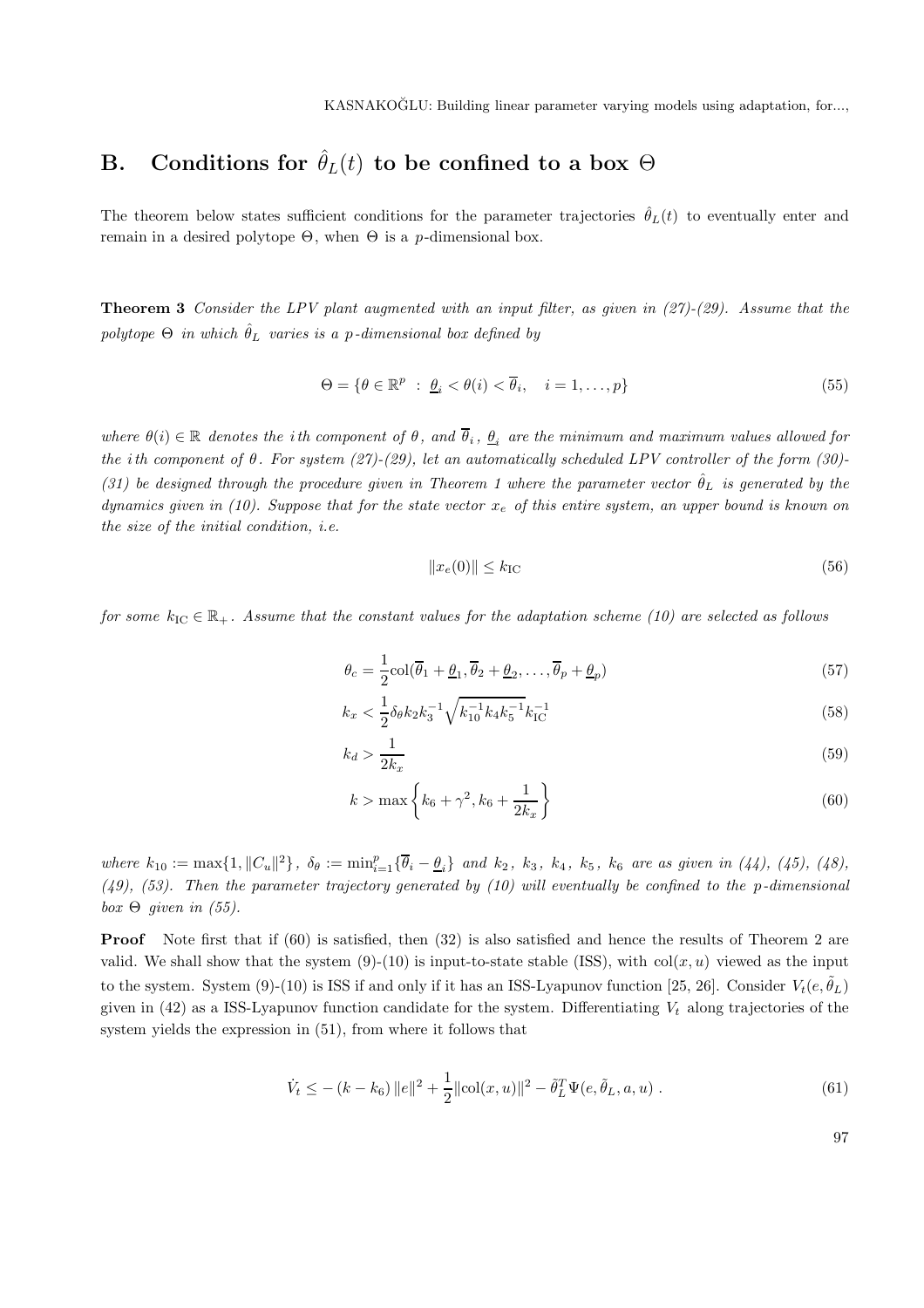Since (60) is satisfied, it holds that  $k - k_6 > 0$ . Also, if  $\|\text{col}(e, \tilde{\theta}_L)\| \ge k_x \|\text{col}(x, u)\|$ , then from (11) it follows that

$$
\dot{V}_t \leq - (k - k_6) ||e||^2 + \frac{1}{2} ||\text{col}(x, u)||^2 - k_d ||\tilde{\theta}_L||^2
$$
\n
$$
\dot{V}_t \leq - k_8 ||\text{col}(e, \tilde{\theta}_L)||^2 + \frac{1}{2} ||\text{col}(x, u)||^2
$$
\n
$$
\dot{V}_t \leq - k_8 ||\text{col}(e, \tilde{\theta}_L)||^2 + \frac{1}{2k_x} ||\text{col}(e, \tilde{\theta}_L)||^2
$$
\n
$$
\dot{V}_t \leq - \left(k_8 - \frac{1}{2k_x}\right) ||\text{col}(e, \tilde{\theta}_L)||^2
$$
\n
$$
\dot{V}_t \leq - k_9 ||\text{col}(e, \tilde{\theta}_L)||^2
$$
\n
$$
(62)
$$

where  $k_8 = \min(k - k_6, k_d)$  and  $k_9 := k_8 - (2k_x)^{-1}$ . Note that  $k_9 > 0$  as (59) and (60) hold. Then, if we define two  $\mathcal{K}_{\infty}$  functions as  $\chi(r) := k_x r$ ,  $\alpha(r) := k_9 r^2$ , it is true that

$$
\|\text{col}(e,\tilde{\theta}_L)\| \ge \chi\left(\|\text{col}(x,u)\|\right) \implies \dot{V}_t \le -\alpha\left(\|\text{col}(e,\tilde{\theta}_L)\|\right) \tag{63}
$$

which is the definition of  $V_t$  being an ISS-Lyapunov function. This shows that system  $(9)-(10)$  is ISS with col(*x, u*) regarded as the input. From the definition of ISS, this implies that there exists a class  $\mathcal{KL}$  function  $\beta$ and a class  $K$  function  $\gamma$  such that

$$
\|\text{col}(e(t), \tilde{\theta}_L(t))\| \le \max\left\{\beta(\text{col}(e(0), \tilde{\theta}_L(0)), t), \gamma(\|\text{col}(x, u)\|_{\infty})\right\}
$$
(64)

where  $\gamma$  can be shown to be of the form  $\gamma = \underline{\alpha_t^{-1}} \circ \overline{\alpha_t} \circ \chi$ .<sup>3</sup> Since  $\beta \in \mathcal{KL}$ , it holds that as  $t \to \infty$ 

$$
\|\text{col}(e(t), \tilde{\theta}_L(t))\| \le \gamma(\|\text{col}(x, u)\|_{\infty})
$$
  

$$
\le \underline{\alpha}_t^{-1} \circ \overline{\alpha}_t \circ \chi(\|\text{col}(x, u)\|_{\infty})
$$
  

$$
\le k_2^{-1} k_3 k_x \|\text{col}(x, u)\|_{\infty}
$$
 (65)

and since  $\|\tilde{\theta}_L(t)\| \leq \|\text{col}(e(t), \tilde{\theta}_L(t))\|$  it follows that

$$
\|\tilde{\theta}_L(t))\| \le k_2^{-1} k_3 k_x \|\text{col}(x, u)\|_{\infty} \,. \tag{66}
$$

Recall that we know  $\|\text{col}(x, u)\|_{\infty}$  exists since the boundedness of all trajectories was established in Theorem 2. In fact, note that for the Lyapunov function *V* defined as in (46), it can be seen from (54) that  $\dot{V} \le 0$  along trajectories. Hence, using (47), we can write

$$
\underline{\alpha}_{e}(\|x_{e}(t)\|) \le V(x_{e}(t)) \le V(x_{e}(0)) \le \overline{\alpha}_{e}(\|x_{e}(0)\|)
$$
  

$$
\|x_{e}(t)\|^{2} \le k_{4}^{-1}k_{5}\|x_{e}(0)\|^{2}.
$$
 (67)

Note that

$$
\|\text{col}(x, u)\|^2 = \|\hat{x} - e\|^2 + \|u\|^2 \le \|\hat{x}\|^2 + \|e\|^2 + \|C_u\|^2 \|\xi\|^2 \le k_{10} \|\text{col}(\hat{x}, e, \xi)\|^2
$$

<sup>3</sup>See for instance [26], page 22.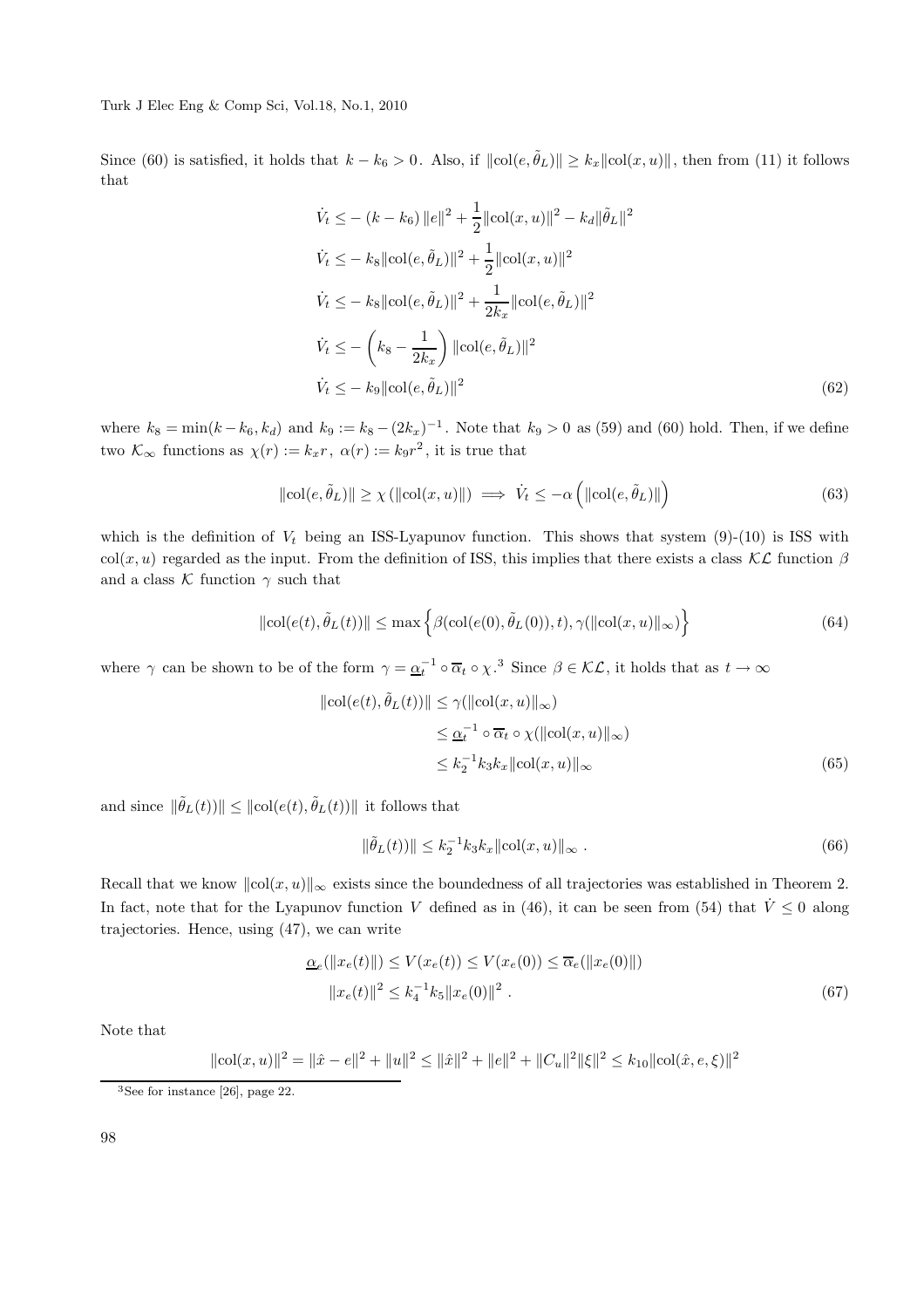where  $k_{10} := \max\{1, \|C_u\|^2\}$ . Since  $\|\text{col}(\hat{x}, e, \xi)\| \leq \|x_e\|$ , we have

$$
\|\text{col}(x, u)\|^2 \le k_{10} \|x_e\|^2 \tag{68}
$$

Then from (67) and (68) we obtain

$$
\|\text{col}(x(t), u(t))\|^2 \le k_{10}k_4^{-1}k_5\|x_e(0)\|^2
$$

and thus

$$
\|\text{col}(x, u)\|_{\infty} \le \sqrt{k_{10}k_4^{-1}k_5} \|x_e(0)\| \tag{69}
$$

Substituting (69) into (66), and using (58) yields

$$
\|\tilde{\theta}_L(t)\| \le k_2^{-1} k_3 k_x \sqrt{k_{10} k_4^{-1} k_5} \|x_e(0)\|
$$
  

$$
\|\hat{\theta}_L(t) - \theta_c\| \le k_2^{-1} k_3 k_x \sqrt{k_{10} k_4^{-1} k_5} k_{\text{IC}}
$$
  

$$
\|\hat{\theta}_L(t) - \theta_c\| \le \frac{\delta_\theta}{2} .
$$
 (70)

Recall from (57) that  $\theta_c$  is the centroid of the *p*-dimensional box  $\Theta$ , and  $\delta_{\theta}$  is the length of its shortest side. Hence (70) states that the parameter trajectories  $\hat{\theta}_L(t)$  will be contained in a *p*-dimensional sphere S centered at the centroid of  $\Theta$ , whose radius is shorter that half the length of the shortest side of  $\Theta$ . Clearly  $S \subset \Theta$ , hence the trajectories will be contained in  $\Theta$ , i.e.  $\hat{\theta}_L(t) \in \Theta$ .  $\Box$ 

#### **References**

- [1] A. Packard. Gain scheduling via linear fractional transformations. *Systems & Control Letters*, 22(2):79–92, 1994.
- [2] R. Murray-Smith and T.A. Johansen. *Multiple Model Approaches to Modelling and Control*. CRC Press, 1997.
- [3] J.S. Shamma and M. Athans. Gain scheduling: potential hazards and possible remedies. *Control Systems Magazine, IEEE*, 12(3):101–107, 1992.
- [4] W.J. Rugh and J.S. Shamma. A survey of research on gain-scheduling. *Automatica*, 36(10):1401–1425, 2000.
- [5] D.J. Leith and W.E. Leithead. Survey of gain-scheduling analysis and design. *International Journal of Control*, 73 (11):1001–1025, 2000.
- [6] P. Apkarian, P. Gahinet, and G. Becker. Self-Scheduled H-Infinity Control of Linear Parameter-Varying Systems-a Design Example. *Automatica*, 31(9):1251–1261, 1995.
- [7] G. Becker and A. Packard. Robust performance of linear parametrically varying systems using parametricallydependent linear feedback. *Systems & Control Letters*, 23(3):205–215, 1994.
- [8] J.Y. Shin, G.J. Balas, and M.A. Kaya. Blending Methodology of Linear Parameter Varying Control Synthesis of F-16 Aircraft System. *Journal of Guidance, Control and Dynamics*, 25(6):1040–1048, 2002.
- [9] A. Fujimori and L. Ljung. Model Identification of Linear Parameter Varying Aircraft Systems. *Proceedings of the Institution of Mechanical Engineers, Part G: Journal of Aerospace Engineering*, 220(4):337–346, 2006.